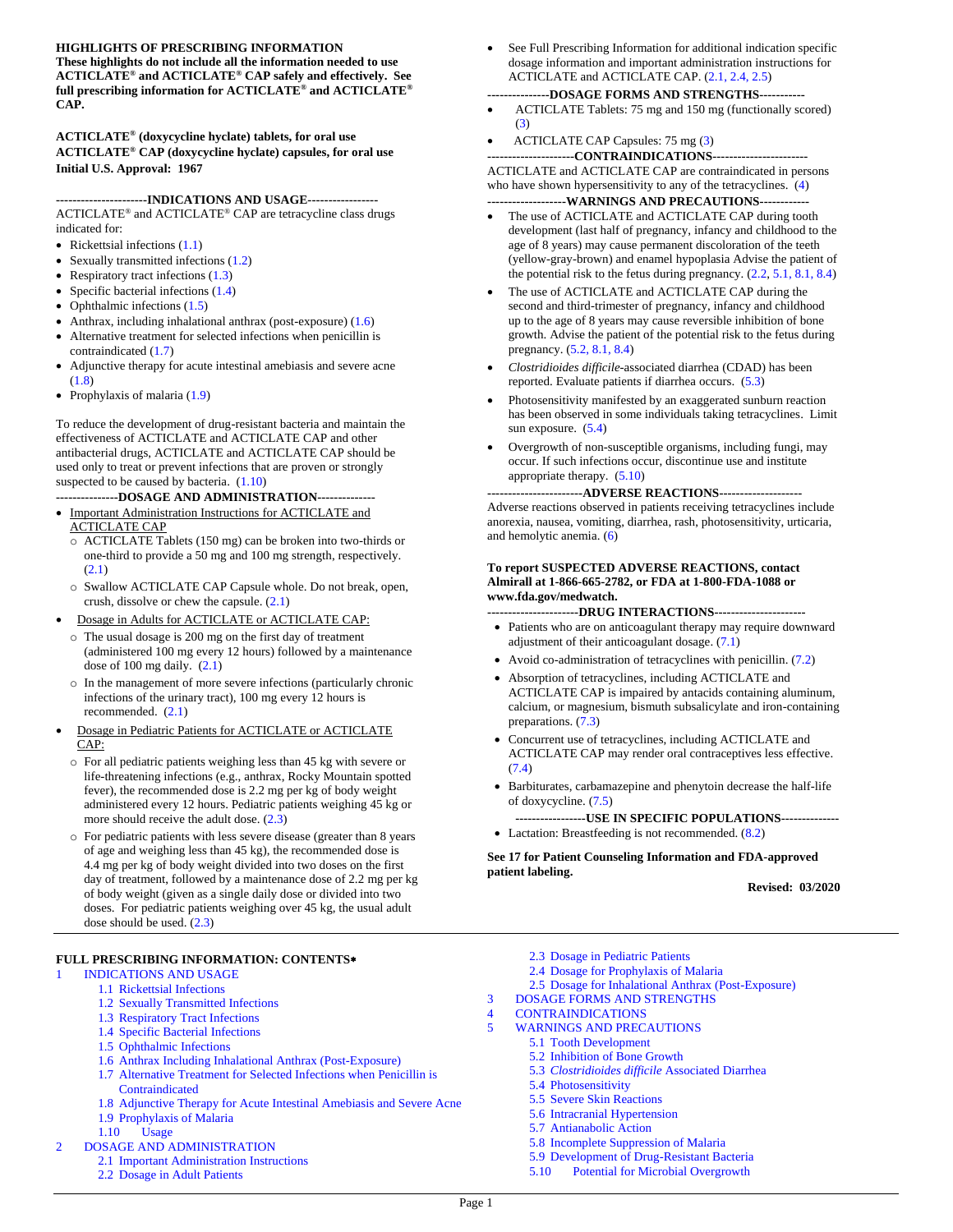- 5.11 [Laboratory Monitoring for Long-Term Therapy](#page-7-5)
- 6 [ADVERSE REACTIONS](#page-7-1)
- 7 [DRUG INTERACTIONS](#page-8-6)
	- 7.1 [Anticoagulant Drugs](#page-8-1)
	- 7.2 [Penicillin](#page-8-2)
	- 7.3 [Antacids and Iron Preparations](#page-8-3)
	- 7.4 [Oral Contraceptives](#page-8-4)
	- 7.5 [Barbiturates and Anti-Epileptics](#page-8-5)
	- 7.6 [Penthrane](#page-8-7)®
	- 7.7 [Drug and Laboratory Test Interactions](#page-8-8)
- 8 [USE IN SPECIFIC POPULATIONS](#page-8-9)
	- 8.1 [Pregnancy](#page-8-0)
	- 8.2 [Lactation](#page-9-1)
	- 8.3 [Females and Males of Reproductive Potential](#page-9-2)
	- 8.4 [Pediatric Use](#page-9-0)
	- 8.5 [Geriatric Use](#page-9-3)
- 10 [OVERDOSAGE](#page-9-4)<br>11 DESCRIPTION
- **[DESCRIPTION](#page-10-0)**
- 12 [CLINICAL PHARMACOLOGY](#page-11-0)<br>12.1 Mechanism of Action
	- [Mechanism of Action](#page-11-1)
	- 12.3 [Pharmacokinetics](#page-11-2)<br>12.4 Microbiology [Microbiology](#page-11-3)
	-
- 13 [NONCLINICAL TOXICOLOGY](#page-13-0)
	- 13.1 [Carcinogenesis, Mutagenesis, Impairment of Fertility](#page-13-1)
	- 13.2 [Animal Toxicology and/or Pharmacology](#page-13-2)
- 15 [REFERENCES](#page-13-3)
- 16 [HOW SUPPLIED/STORAGE](#page-14-1) AND HANDLING<br>17 PATIENT COUNSELING INFORMATION
- [PATIENT COUNSELING INFORMATION](#page-14-0)

\* Sections or subsections omitted from the full prescribing information are not listed.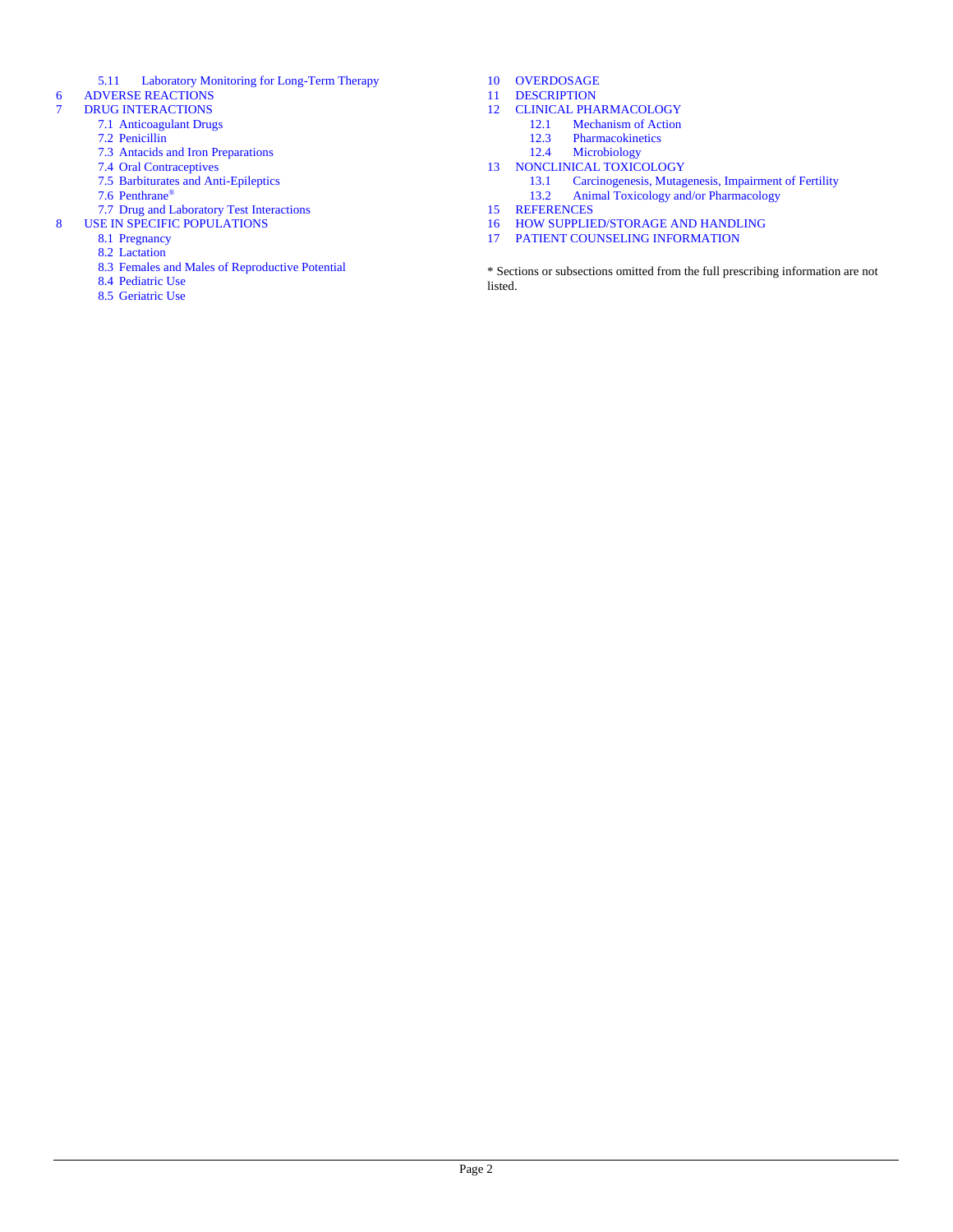### **FULL PRESCRIBING INFORMATION**

#### <span id="page-2-4"></span><span id="page-2-0"></span>**1 INDICATIONS AND USAGE**

#### **1.1 Rickettsial Infections**

ACTICLATE<sup>®</sup> and ACTICLATE<sup>®</sup> CAP are indicated for treatment of Rocky Mountain spotted fever, typhus fever and the typhus group, Q fever, rickettsial pox, and tick fevers caused by *Rickettsiae*.

#### <span id="page-2-1"></span>**1.2 Sexually Transmitted Infections**

ACTICLATE and ACTICLATE CAP are indicated for treatment of the following sexually transmitted infections:

- Uncomplicated urethral, endocervical or rectal infections caused by *Chlamydia trachomatis*.
- Nongonococcal urethritis caused by *Ureaplasma urealyticum*.
- Lymphogranuloma venereum caused by *Chlamydia trachomatis*.
- Granuloma inguinale caused by *Klebsiella granulomatis*.
- Uncomplicated gonorrhea caused by *Neisseria gonorrhoeae*.
- Chancroid caused by *Haemophilus ducreyi*.

#### <span id="page-2-2"></span>**1.3 Respiratory Tract Infections**

ACTICLATE and ACTICLATE CAP are indicated for treatment of the following respiratory tract infections:

- Respiratory tract infections caused by *Mycoplasma pneumoniae*.
- Psittacosis (ornithosis) caused by *Chlamydophila psittaci*.
- Because many strains of the following groups of microorganisms have been shown to be resistant to doxycycline, culture and susceptibility testing are recommended.
- Doxycycline is indicated for treatment of infections caused by the following microorganisms, when bacteriological testing indicates appropriate susceptibility to the drug:
- Respiratory tract infections caused by *Haemophilus influenzae*.
- Respiratory tract infections caused by *Klebsiella species*.
- Upper respiratory infections caused by *Streptococcus pneumoniae*.

#### <span id="page-2-3"></span>**1.4 Specific Bacterial Infections**

ACTICLATE and ACTICLATE CAP are indicated for treatment of the following specific bacterial infections:

- Relapsing fever due to *Borrelia recurrentis*.
- Plague due to *Yersinia pestis*.
- Tularemia due to *Francisella tularensis*.
- Cholera caused by *Vibrio cholerae*.
- Campylobacter fetus infections caused by *Campylobacter fetus*.
- Brucellosis due to *Brucella* species (in conjunction with streptomycin).
- Bartonellosis due to *Bartonella bacilliformis*.

Because many strains of the following groups of microorganisms have been shown to be resistant to doxycycline, culture and susceptibility testing are recommended.

ACTICLATE and ACTICLATE CAP are indicated for treatment of infections caused by the following gram-negative microorganisms, when bacteriological testing indicates appropriate susceptibility to the drug:

*Escherichia coli*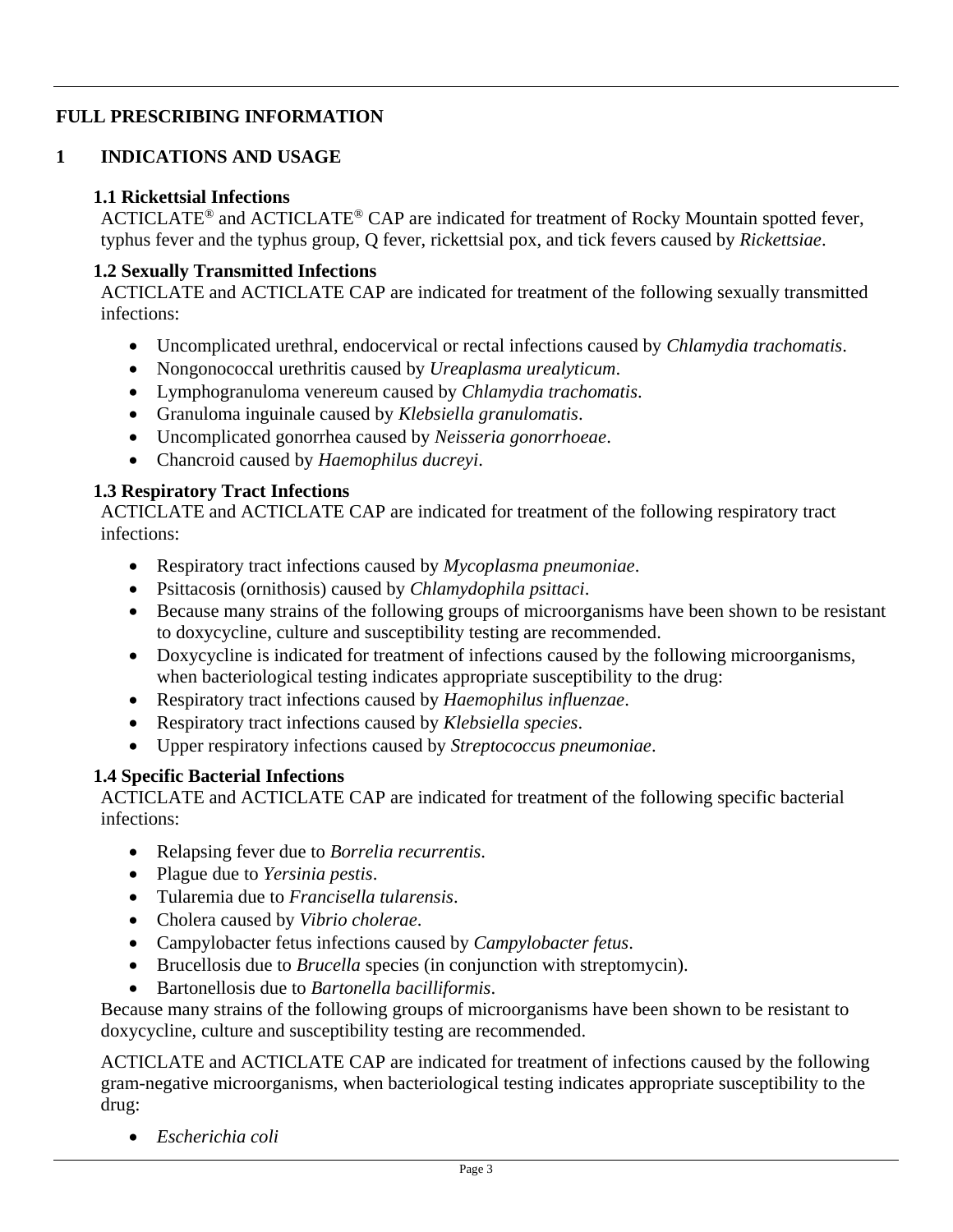- *Enterobacter aerogenes*
- *Shigella* species
- *Acinetobacter* species
- Urinary tract infections caused by *Klebsiella* species.

# <span id="page-3-0"></span>**1.5 Ophthalmic Infections**

ACTICLATE and ACTICLATE CAP are indicated for treatment of the following ophthalmic infections:

- Trachoma caused by *Chlamydia trachomatis*, although the infectious agent is not always eliminated as judged by immunofluorescence.
- Inclusion conjunctivitis caused by *Chlamydia trachomatis*.

# <span id="page-3-1"></span>**1.6 Anthrax Including Inhalational Anthrax (Post-Exposure)**

ACTICLATE and ACTICLATE CAP are indicated for the treatment of Anthrax due to *Bacillus anthracis*, including inhalational anthrax (post-exposure); to reduce the incidence or progression of disease following exposure to aerosolized *Bacillus anthracis*.

# <span id="page-3-2"></span>**1.7 Alternative Treatment for Selected Infections when Penicillin is Contraindicated**

ACTICLATE and ACTICLATE CAP are indicted as an alternative treatment for the following selected infections when penicillin is contraindicated:

- Syphilis caused by *Treponema pallidum*.
- Yaws caused by *Treponema pallidum* subspecies *pertenue*.
- Listeriosis due to *Listeria monocytogenes*.
- Vincent's infection caused by *Fusobacterium fusiforme*.
- Actinomycosis caused by *Actinomyces israelii*.
- Infections caused by *Clostridium* species.

# <span id="page-3-3"></span>**1.8 Adjunctive Therapy for Acute Intestinal Amebiasis and Severe Acne**

In acute intestinal amebiasis, ACTICLATE and ACTICLATE CAP may be a useful adjunct to amebicides.

In severe acne, ACTICLATE and ACTICLATE CAP may be useful adjunctive therapy.

## <span id="page-3-4"></span>**1.9 Prophylaxis of Malaria**

ACTICLATE and ACTICLATE CAP are indicated for the prophylaxis of malaria due to *Plasmodium falciparum* in short-term travelers (less than 4 months) to areas with chloroquine and/or pyrimethaminesulfadoxine resistant strains *[see Dosage and Administration [\(2.4\)](#page-5-3) and Patient Counseling Information [\(17\)](#page-14-0)]*.

# <span id="page-3-5"></span>**1.10 Usage**

To reduce the development of drug-resistant bacteria and maintain the effectiveness of ACTICLATE and ACTICLATE CAP and other antibacterial drugs, ACTICLATE and ACTICLATE CAP should be used only to treat or prevent infections that are proven or strongly suspected to be caused by susceptible bacteria. When culture and susceptibility information are available, they should be considered in selecting or modifying antibacterial therapy. In the absence of such data, local epidemiology and susceptibility patterns may contribute to the empiric selection of therapy.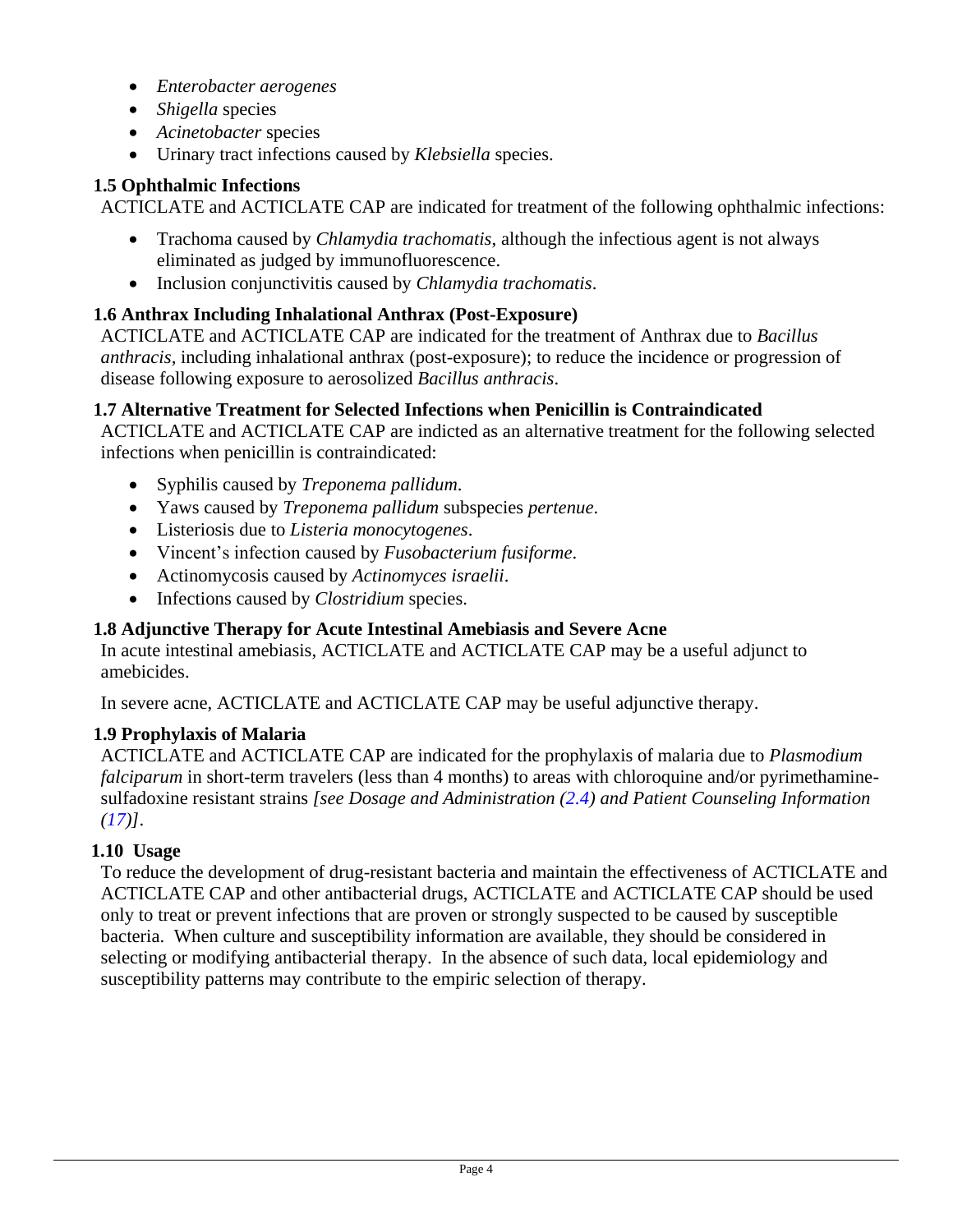# <span id="page-4-1"></span>**2 DOSAGE AND ADMINISTRATION**

# <span id="page-4-0"></span>**2.1 Important Administration Instructions**

- The usual dosage and frequency of administration of ACTICLATE and ACTICLATE CAP differs from that of the other tetracyclines. Exceeding the recommended dosage may result in an increased incidence of adverse reactions.
- Administer ACTICLATE and ACTICLATE CAP with adequate amounts of fluid to wash down the drugs and reduce the risk of esophageal irritation and ulceration *[see Adverse Reactions [\(6\)](#page-7-1)]*.
- If gastric irritation occurs, ACTICLATE and ACTICLATE CAP may be given with food or milk *[see Clinical Pharmacology [\(12.3\)](#page-11-2)]*
- Swallow ACTICLATE CAP whole. Do not break, open, crush, dissolve or chew the capsule.
- ACTICLATE tablets (150 mg) can be broken into two-thirds or one-third to provide a 100 mg and 50 mg strength, respectively *[see FDA-approved patient labeling].*

# <span id="page-4-2"></span>**2.2 Dosage in Adult Patients**

- The usual dosage of ACTICLATE is 200 mg on the first day of treatment (administered 100 mg) every 12 hours) followed by a maintenance dose of 100 mg daily. The maintenance dose may be administered as a single dose or as 50 mg every 12 hours.
- In the management of more severe infections (particularly chronic infections of the urinary tract), 100 mg every 12 hours is recommended.
- For certain selected specific indications, the recommended duration or dosage and duration of ACTICLATE or ACTICLATE CAP in adult patients are as follows:
	- 1. Streptococcal infections, therapy should be continued for 10 days.
	- 2. Uncomplicated urethral, endocervical, or rectal infection caused by *Chlamydia trachomatis*: 100 mg by mouth twice-a-day for 7 days.
	- 3. Uncomplicated gonococcal infections in adults (except anorectal infections in men): 100 mg, by mouth, twice-a-day for 7 days. As an alternate single visit dose, administer 300 mg stat followed in one hour by a second 300 mg dose.
	- 4. Nongonococcal urethritis (NGU) caused by *C. trachomatis* and *U. urealyticum:* 100 mg by mouth twice-a-day for 7 days.
	- 5. Syphilis early: Patients who are allergic to penicillin should be treated with doxycycline 100 mg by mouth twice-a-day for 2 weeks.
	- 6. Syphilis of more than one year's duration: Patients who are allergic to penicillin should be treated with doxycycline 100 mg by mouth twice-a-day for 4 weeks.
	- 7. Acute epididymo-orchitis caused by *N. gonorrhoeae*: 100 mg by mouth, twice-a-day for at least 10 days.
	- 8. Acute epididymo-orchitis caused by *C. trachomatis*: 100 mg, by mouth, twice-a-day for at least 10 days.

# **2.3 Dosage in Pediatric Patients**

- <span id="page-4-3"></span>• For all pediatric patients weighing less than 45 kg with severe or life threatening infections (e.g., anthrax, Rocky Mountain spotted fever), the recommended dosage of ACTICLATE and ACTICLATE CAP is 2.2 mg per kg of body weight administered every 12 hours. Pediatric patients weighing 45 kg or more should receive the adult dose *[see Warnings and Precautions [\(5.1\)](#page-5-2)]*.
- For pediatric patients with less severe disease (greater than 8 years of age and weighing less than 45 kg), the recommended dosage schedule of ACTICLATE and ACTICLATE CAP is 4.4 mg per kg of body weight divided into two doses on the first day of treatment, followed by a maintenance dose of 2.2 mg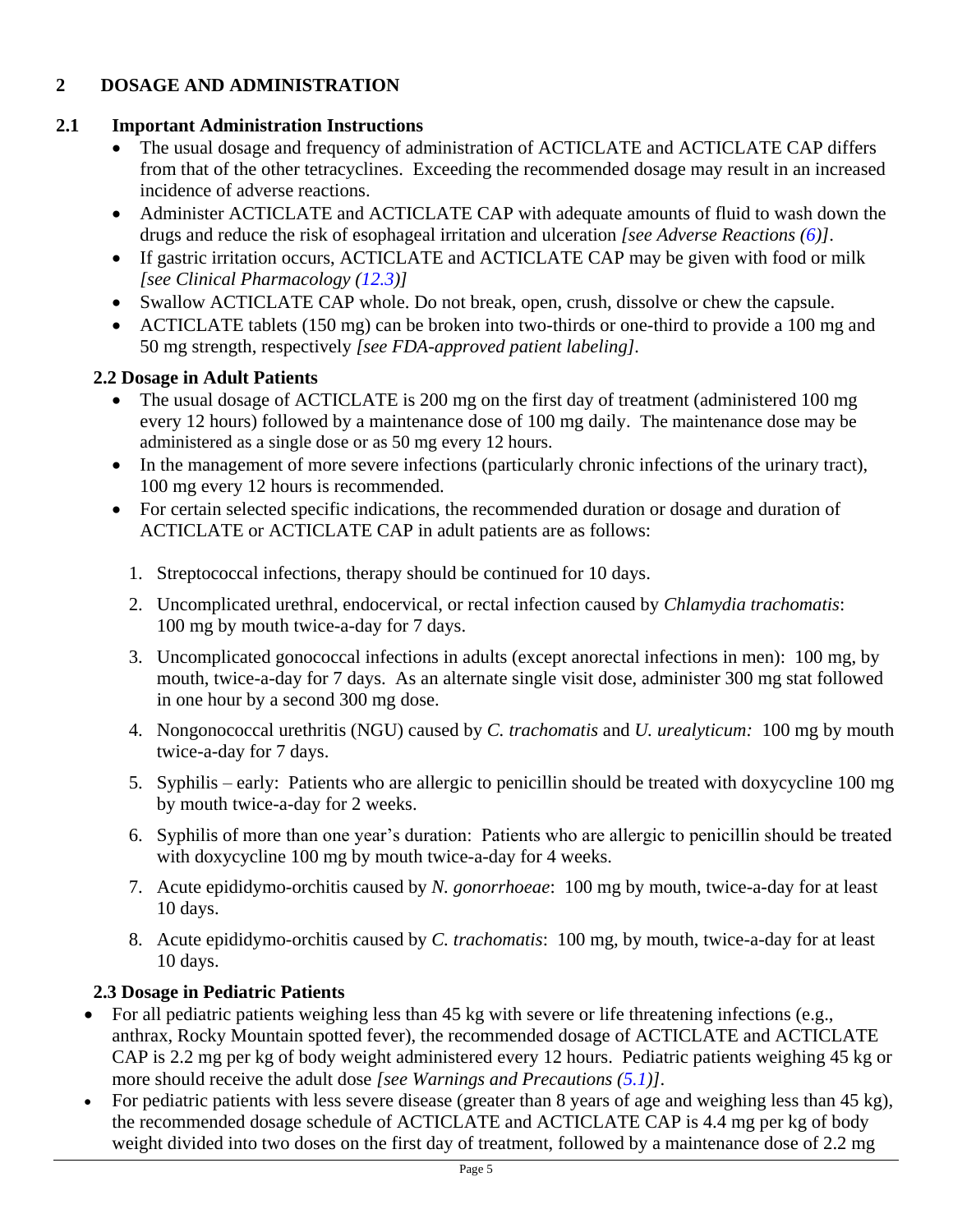per kg of body weight (given as a single daily dose or divided into twice daily doses). For pediatric patients weighing over 45 kg, the usual adult dose should be used.

## <span id="page-5-3"></span>**2.4 Dosage for Prophylaxis of Malaria**

For adults, the recommended dose of ACTICLATE is 100 mg daily.

For pediatric patients 8 years of age and older, the recommended dosage of ACTICLATE and ACTICLATE CAP is 2 mg per kg of body weight administered once daily. Pediatric patients weighing 45 kg or more should receive the adult dose.

Prophylaxis should begin 1 or 2 days before travel to the malarious area. Prophylaxis should be continued daily during travel in the malarious area and for 4 weeks after the traveler leaves the malarious area.

#### <span id="page-5-4"></span>**2.5 Dosage for Inhalational Anthrax (Post-Exposure)**

For adults, the recommended dosage is 100 mg, of ACTICLATE, by mouth, twice-a-day for 60 days.

For pediatric patients weighing less than 45 kg, the recommended dosage of ACTICLATE and ACTICLATE CAP is 2.2 mg per kg of body weight, by mouth, twice-a-day for 60 days. Pediatric patients weighing 45 kg or more should receive the adult dose.

#### <span id="page-5-0"></span>**3 DOSAGE FORMS AND STRENGTHS**

#### ACTICLATE Tablets:

ACTICLATE (doxycycline hyclate) Tablets, 75 mg are round, convex, light-teal, film-coated, tablets with "75" debossed on one side of the tablet and "AQ101" debossed on the other (each tablet contains 75 mg doxycycline as 86.6 mg doxycycline hyclate).

ACTICLATE (doxycycline hyclate) Tablets, 150 mg are oval-shaped, convex, mossy-green, film-coated tablets. Each side of the functionally scored tablet has two parallel score lines for splitting into 3 equal portions with "A" debossed on each portion of one side of the tablet, and no debossing on the other (each tablet contains 150 mg doxycycline as 173.2 mg doxycycline hyclate).

#### ACTICLATE CAP Capsules:

ACTICLATE CAP (doxycycline hyclate) Capsules, 75 mg have a navy blue opaque body and cap with the inscription "AQUA 101C75" in black (each capsule contains 75 mg doxycycline as 86.6 mg doxycycline hyclate).

#### <span id="page-5-1"></span>**4 CONTRAINDICATIONS**

ACTICLATE and ACTICLATE CAP are contraindicated in persons who have shown hypersensitivity to any of the tetracyclines.

## <span id="page-5-5"></span><span id="page-5-2"></span>**5 WARNINGS AND PRECAUTIONS**

#### **5.1 Tooth Development**

The use of ACTICLATE or ACTICLATE CAP during tooth development (last half of pregnancy, infancy and childhood to the age of 8 years) may cause permanent discoloration of the teeth (yellow-gray-brown). This adverse reaction is more common during long-term use of the drugs of the tetracycline class, but it has been observed following repeated short-term courses. Enamel hypoplasia has also been reported with drugs of the tetracycline class. Advise the patient of the potential risk to the fetus if ACTICLATE or ACTICLATE CAP is used during pregnancy *[see Use in Specific Populations (8.1, 8.4)].*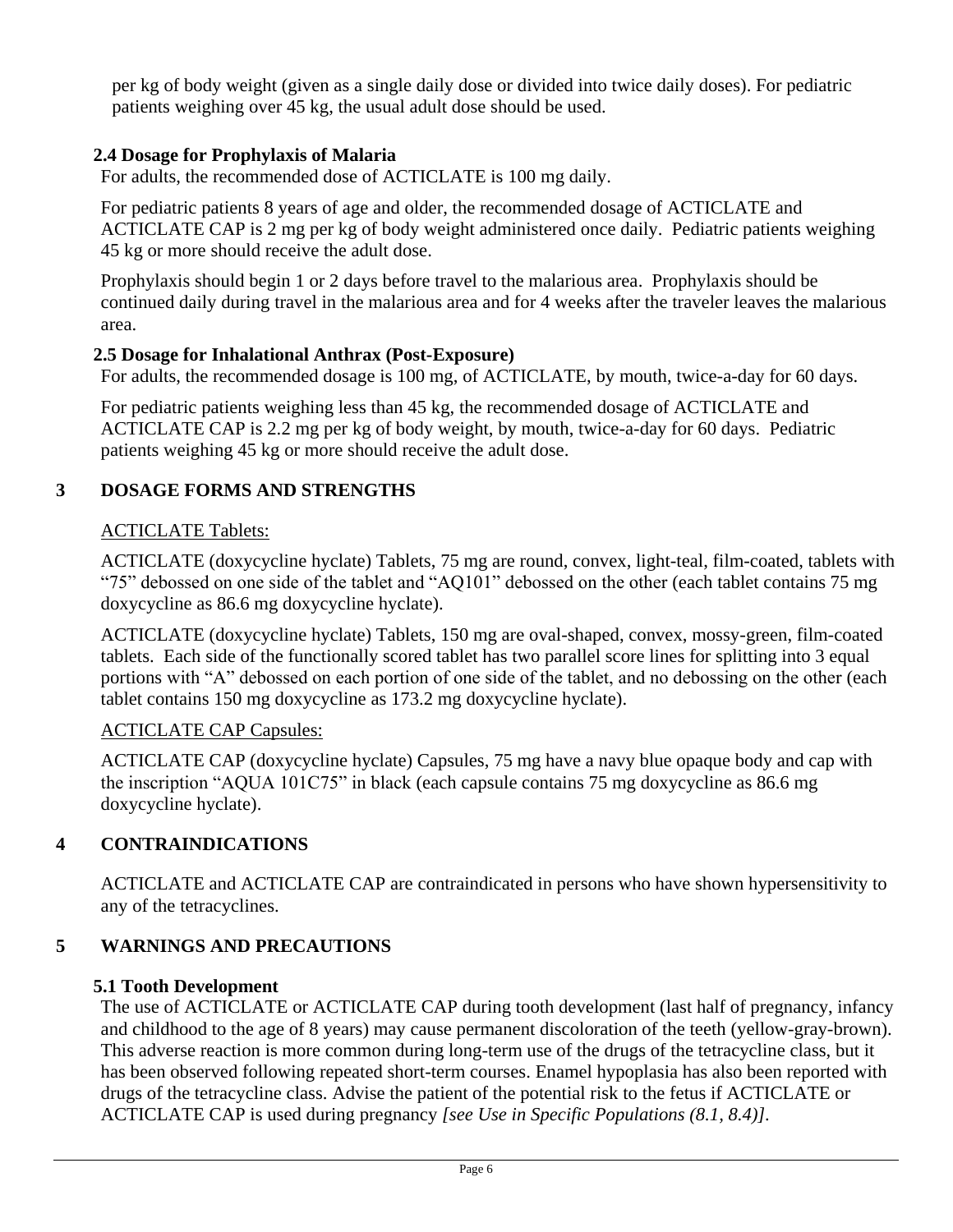Use ACTICLATE or ACTICLATE CAP in pediatric patients 8 years of age or less only when the potential benefits are expected to outweigh the risks in severe or life-threatening conditions (e.g., anthrax, Rocky Mountain spotted fever), particularly when there are no alternative therapies.

# <span id="page-6-0"></span>**5.2 Inhibition of Bone Growth**

The use of ACTICLATE or ACTICLATE CAP during the second and third trimester of pregnancy, infancy and childhood up to the age of 8 years may cause reversible inhibition of bone growth. All tetracyclines form a stable calcium complex in any bone-forming tissue. A decrease in fibula growth rate has been observed in premature infants given oral tetracycline in doses of 25 mg/kg every 6 hours. This reaction was shown to be reversible when the drug was discontinued. Advise the patient of the potential risk to the fetus if ACTICLATE or ACTICLATE CAP is used during pregnancy *[see Use in Specific Populations [\(8.1,](#page-8-0) [8.4\)](#page-9-0)]*.

# <span id="page-6-1"></span>**5.3** *Clostridioides difficile* **Associated Diarrhea**

*Clostridioides difficile* associated diarrhea (CDAD) has been reported with use of nearly all antibacterial agents, including ACTICLATE or ACTICLATE CAP, and may range in severity from mild diarrhea to fatal colitis. Treatment with antibacterial agents alters the normal flora of the colon leading to overgrowth of *C. difficile*.

*C. difficile* produces toxins A and B which contribute to the development of CDAD. Hypertoxin producing strains of *C. difficile* cause increased morbidity and mortality, as these infections can be refractory to antibacterial therapy and may require colectomy. CDAD must be considered in all patients who present with diarrhea following antibacterial use. Careful medical history is necessary since CDAD has been reported to occur over two months after the administration of antibacterial agents.

If CDAD is suspected or confirmed, ongoing antibacterial use not directed against *C. difficile* may need to be discontinued. Appropriate fluid and electrolyte management, protein supplementation, antibacterial treatment of *C. difficile*, and surgical evaluation should be instituted as clinically indicated.

## <span id="page-6-2"></span>**5.4 Photosensitivity**

Photosensitivity manifested by an exaggerated sunburn reaction has been observed in some individuals taking tetracyclines. Patients apt to be exposed to direct sunlight or ultraviolet light should be advised that this reaction can occur with tetracycline drugs, and treatment should be discontinued at the first evidence of skin erythema.

## <span id="page-6-3"></span>**5.5 Severe Skin Reactions**

Severe skin reactions, such as exfoliative dermatitis, erythema multiforme, Stevens-Johnson syndrome, toxic epidermal necrolysis, and drug reaction with eosinophilia and systemic symptoms (DRESS) have been reported in patients receiving doxycycline *[See Adverse Reactions [\(6\)](#page-7-1)]*. If severe skin reactions occur, doxycycline should be discontinued immediately and appropriate therapy should be instituted.

## <span id="page-6-4"></span>**5.6 Intracranial Hypertension**

Intracranial hypertension (IH, pseudotumor cerebri) has been associated with the use of tetracyclines including ACTICLATE or ACTICLATE CAP. Clinical manifestations of IH include headache, blurred vision, diplopia, and vision loss; papilledema can be found on fundoscopy. Women of childbearing age who are overweight or have a history of IH are at greater risk for developing tetracycline associated IH. Concomitant use of isotretinoin and ACTICLATE or ACTICLATE CAP should be avoided because isotretinoin is also known to cause pseudotumor cerebri.

Although IH typically resolves after discontinuation of treatment, the possibility for permanent visual loss exists. If visual disturbance occurs during treatment, prompt ophthalmologic evaluation is warranted. Since intracranial pressure can remain elevated for weeks after drug cessation patients should be monitored until they stabilize.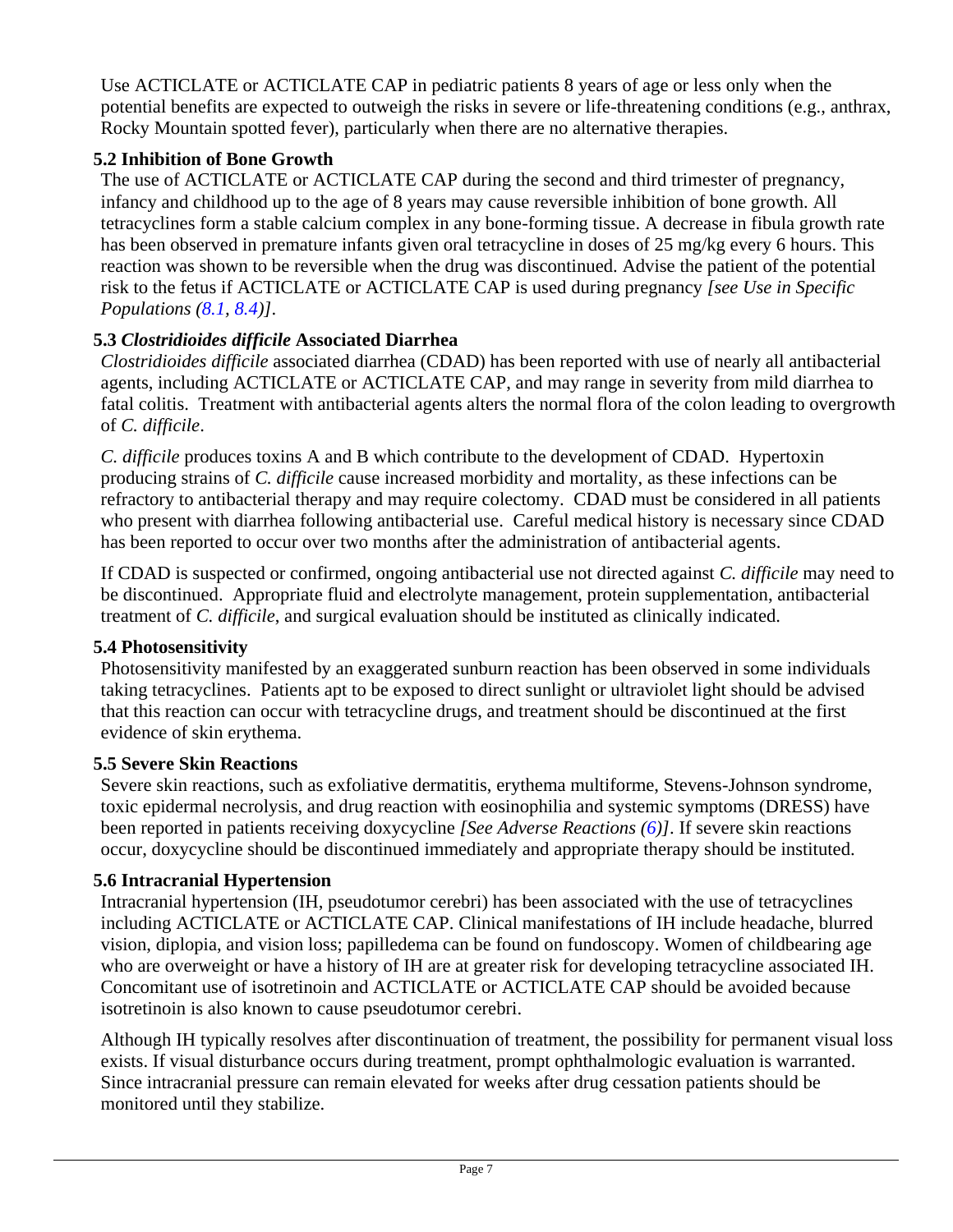### <span id="page-7-2"></span>**5.7 Antianabolic Action**

The antianabolic action of the tetracyclines may cause an increase in BUN. Studies to date indicate that this does not occur with the use of doxycycline in patients with impaired renal function.

### <span id="page-7-3"></span>**5.8 Incomplete Suppression of Malaria**

Doxycycline offers substantial but not complete suppression of the asexual blood stages of *Plasmodium* strains.

Doxycycline does not suppress *P. falciparum's* sexual blood stage gametocytes. Subjects completing this prophylactic regimen may still transmit the infection to mosquitoes outside endemic areas.

#### <span id="page-7-4"></span>**5.9 Development of Drug-Resistant Bacteria**

Prescribing ACTICLATE and ACTICLATE CAP in the absence of a proven or strongly suspected bacterial infection or a prophylactic indication is unlikely to provide benefit to the patient and increases the risk of the development of drug-resistant bacteria.

### <span id="page-7-0"></span>**5.10 Potential for Microbial Overgrowth**

ACTICLATE and ACTICLATE CAP may result in overgrowth of non-susceptible organisms, including fungi. If such infections occur, discontinue use and institute appropriate therapy.

### <span id="page-7-5"></span>**5.11 Laboratory Monitoring for Long-Term Therapy**

In long-term therapy, periodic laboratory evaluation of organ systems, including hematopoietic, renal and hepatic studies should be performed.

### <span id="page-7-1"></span>**6 ADVERSE REACTIONS**

The following adverse reactions have been identified during clinical trials or post-approval use of tetracycline-class drugs, including doxycycline. Because these reactions are reported voluntarily from a population of uncertain size, it is not always possible to reliably estimate their frequency or establish a causal relationship to drug exposure.

*Gastrointestinal:* Anorexia, nausea, vomiting, diarrhea, glossitis, dysphagia, enterocolitis, inflammatory lesions (with monilial overgrowth) in the anogenital region, and pancreatitis. Hepatotoxicity has been reported. These reactions have been caused by both the oral and parenteral administration of tetracyclines. Superficial discoloration of the adult permanent dentition, reversible upon drug discontinuation and professional dental cleaning has been reported. Permanent tooth discoloration and enamel hypoplasia may occur with drugs of the tetracycline class when used during tooth development *[See Warnings and Precautions [\(5.1\)](#page-5-2)]*. Instances of esophagitis and esophageal ulcerations have been reported in patients receiving capsule and tablet forms of drugs in the tetracycline-class. Most of these patients took medications immediately before going to bed [see *Dosage and Administration* (*[2.1](#page-4-0)*)].

*Skin:* Maculopapular and erythematous rashes, Stevens-Johnson syndrome, toxic epidermal necrolysis, exfoliative dermatitis, and erythema multiforme have been reported. Photosensitivity has been reported [see *Warnings and Precautions* (*[5.4\)](#page-6-2)*].

*Renal:* Rise in BUN has been reported and is apparently dose-related [see *Warnings and Precautions* (*[5.7](#page-7-2)*)].

*Hypersensitivity reactions:* Urticaria, angioneurotic edema, anaphylaxis, anaphylactoid purpura, serum sickness, pericarditis, exacerbation of systemic lupus erythematosus, and drug reaction with eosinophilia and systemic symptoms (DRESS).

*Blood:* Hemolytic anemia, thrombocytopenia, neutropenia, and eosinophilia have been reported.

*Intracranial Hypertension:* Intracranial hypertension (IH, pseudotumor cerebri) has been associated with the use of tetracyclines [see *Warnings and Precautions* (*[5.6](#page-6-4)*)].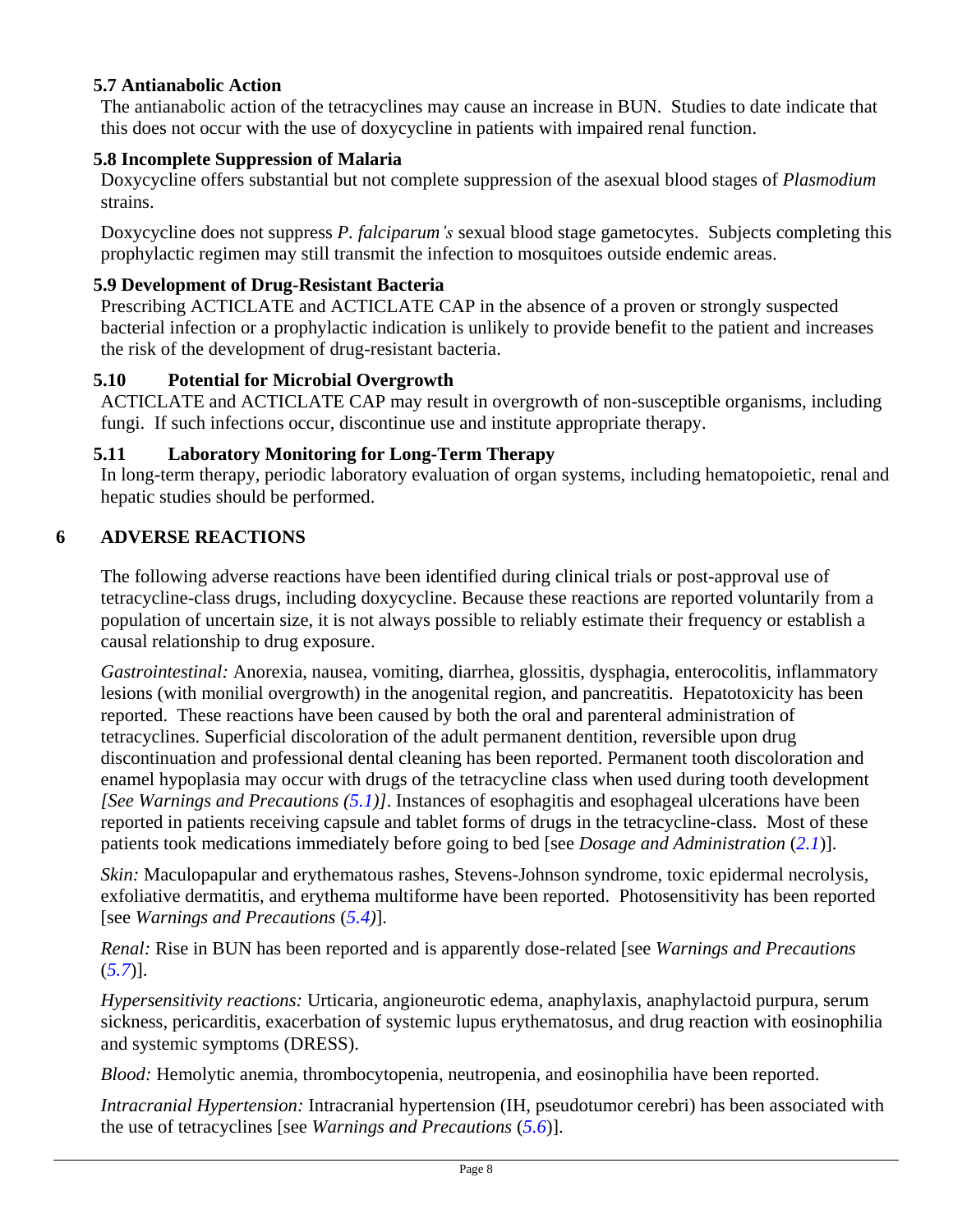*Thyroid Gland Changes:* When given over prolonged periods, tetracyclines have been reported to produce brown-black microscopic discoloration of thyroid glands. No abnormalities of thyroid function are known to occur.

## <span id="page-8-6"></span><span id="page-8-1"></span>**7 DRUG INTERACTIONS**

## **7.1 Anticoagulant Drugs**

Because tetracyclines have been shown to depress plasma prothrombin activity, patients who are on anticoagulant therapy may require downward adjustment of their anticoagulant dosage.

### <span id="page-8-2"></span>**7.2 Penicillin**

Since bacteriostatic drugs may interfere with the bactericidal action of penicillin, it is advisable to avoid giving tetracyclines, including ACTICLATE and ACTICLATE CAP in conjunction with penicillin.

### <span id="page-8-3"></span>**7.3 Antacids and Iron Preparations**

Absorption of tetracyclines, including ACTICLATE and ACTICLATE CAP is impaired by antacids containing aluminum, calcium, or magnesium, bismuth subsalicylate, and iron-containing preparations.

### <span id="page-8-4"></span>**7.4 Oral Contraceptives**

Concurrent use of tetracyclines, including ACTICLATE and ACTICLATE CAP may render oral contraceptives less effective.

### <span id="page-8-5"></span>**7.5 Barbiturates and Anti-Epileptics**

Barbiturates, carbamazepine, and phenytoin decrease the half-life of doxycycline.

### <span id="page-8-7"></span>**7.6 Penthrane®**

The concurrent use of tetracycline and Penthrane® (methoxyflurane) has been reported to result in fatal renal toxicity.

#### <span id="page-8-8"></span>**7.7 Drug and Laboratory Test Interactions**

False elevations of urinary catecholamines may occur due to interference with the fluorescence test.

## <span id="page-8-9"></span><span id="page-8-0"></span>**8 USE IN SPECIFIC POPULATIONS**

## **8.1 Pregnancy**

#### Risk Summary

ACTICLATE and ACTICLATE CAP, like other tetracycline-class antibacterial drugs, may cause discoloration deciduous teeth, and reversible inhibition of bone growth when administered during the second and third trimester of pregnancy *[see Warnings and Precautions [\(5.1\)](#page-5-2) and [\(5.2\)](#page-7-2)].* Available data from published studies over decades have not shown a difference in major birth defect risk compared to unexposed pregnancies with doxycycline exposure in the first trimester of pregnancy (*see Data*). There are no available data on the risk of miscarriage following exposure to doxycycline in pregnancy. Advise the patient of the potential risk to the fetus if ACTICLATE or ACTICLATE CAP is used during pregnancy.

The estimated background risk of major birth defects and miscarriage for the indicated population is unknown. All pregnancies have a background risk of birth defect, loss, or other adverse outcomes. In the U.S. general population, the estimated background risk of major birth defects and miscarriage in clinically recognized pregnancies is 2% to 4% and 15% to 20%, respectively.

Data *Human Data*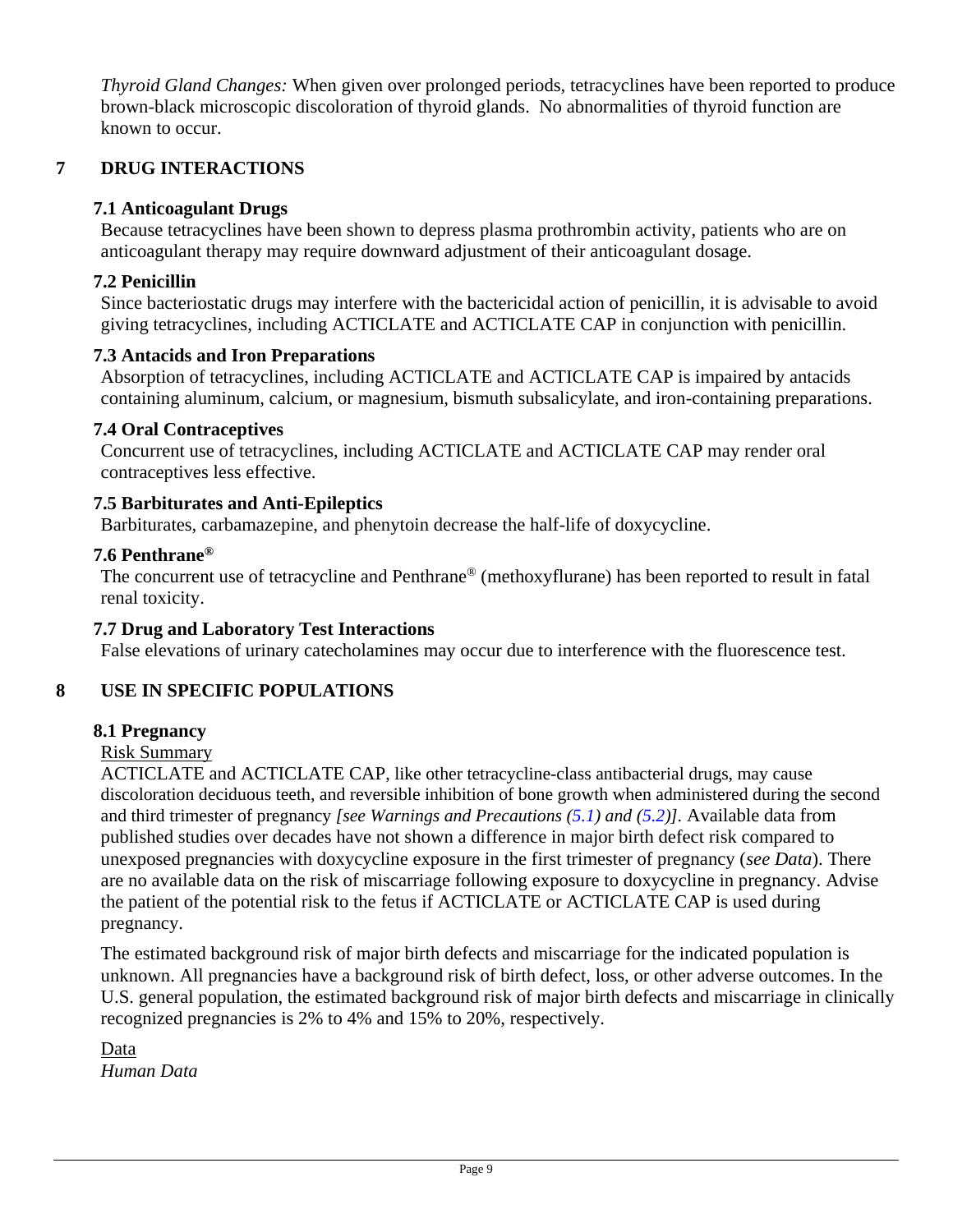A retrospective cohort study of 1,690 pregnant patients who received doxycycline prescriptions in the first trimester of pregnancy compared to an unexposed pregnant cohort showed no difference in the major malformation rate. There is no information on the dose or duration of treatment, or if the patients actually ingested the doxycycline that was prescribed.

Other published studies on exposure to doxycycline in the first trimester of pregnancy have small sample sizes; however, these studies have not shown an increased risk of major malformations.

The use of tetracyclines during tooth development (second and third trimester of pregnancy) may cause permanent discoloration of the teeth (yellow-gray-brown). This adverse reaction is more common during long-term use of the drug but has been observed following repeated short-term courses. *[see Warnings and Precautions (5.1,5.2)].*

### *Animal Data*

Results of animal studies indicate that tetracyclines cross the placenta, are found in fetal tissues, and can have toxic effects on the developing fetus (often related to retardation of skeletal development). Evidence of embryotoxicity also has been noted in animals treated early in pregnancy.

### <span id="page-9-1"></span>**8.2 Lactation**

### Risk Summary

Based on available published data, doxycycline is present in human milk. There are no data that inform the levels of doxycycline in breastmilk, the effects on the breastfed infant, or the effects on milk production. Because of the potential for serious adverse reactions, including tooth discoloration and inhibition of bone growth, advise patients that breastfeeding is not recommended during treatment with ACTICLATE or ACTICLATE CAP and for 5 days after the last dose.

### <span id="page-9-2"></span>**8.3 Females and Males of Reproductive Potential**

### Infertility

Based on findings from a fertility study in animals, doxycycline may impair female and male fertility. The reversibility of this finding is unclear. *[see Nonclinical Toxicology [\(13.1\)](#page-13-1)]*.

#### <span id="page-9-0"></span>**8.4 Pediatric Use**

Because of the effects of drugs of the tetracycline-class on tooth development and growth, use ACTICLATE or ACTICLATE CAP in pediatric patients 8 years of age or less only when the potential benefits are expected to outweigh the risks in severe or life-threatening conditions (e.g., anthrax, Rocky Mountain spotted fever), particularly when there are no alternative therapies *[see Warnings and Precautions [\(5.1,](#page-5-2) [1.1\)](#page-2-0) and Dosage and Administration [\(2.1,](#page-4-0) [2.5\)](#page-5-4)]*.

#### <span id="page-9-3"></span>**8.5 Geriatric Use**

Clinical studies of doxycycline hyclate tablets did not include sufficient numbers of subjects aged 65 and over to determine whether they respond differently from younger subjects. Other reported clinical experience has not identified differences in responses between the elderly and younger patients. ACTICLATE Tablets each contains less than 1 mg of sodium.

## <span id="page-9-4"></span>**10 OVERDOSAGE**

In case of overdosage, discontinue medication, treat symptomatically and institute supportive measures. Dialysis does not alter serum half-life and thus would not be of benefit in treating cases of overdosage.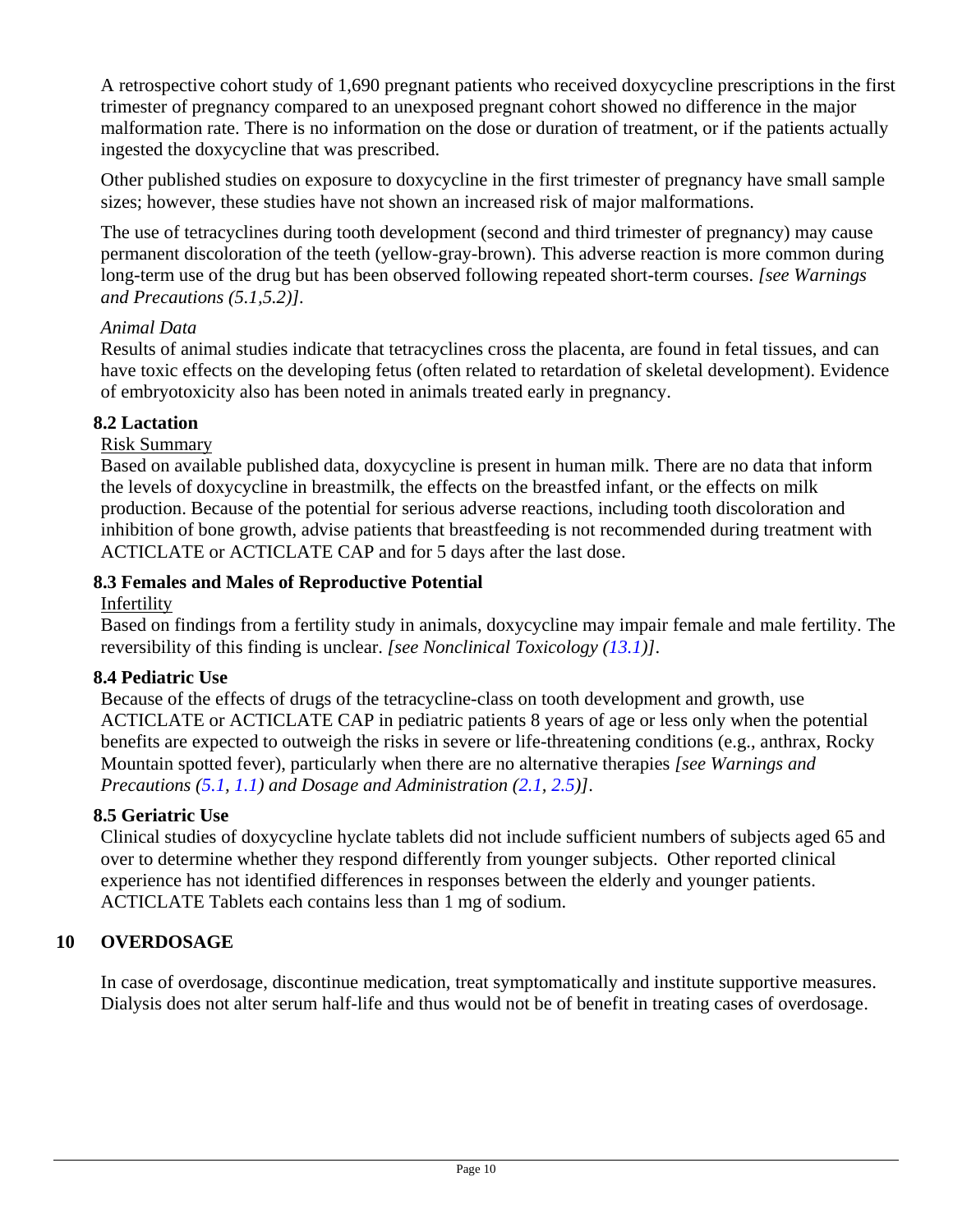# <span id="page-10-0"></span>**11 DESCRIPTION**

ACTICLATE (doxycycline hyclate) Tablets and ACTICLATE CAP (doxycycline hyclate) Capsules contain doxycycline hyclate, a tetracycline class drug synthetically derived from oxytetracycline, in an immediate release formulation for oral administration.

The molecular formula of doxycycline hyclate is  $(C_{22}H_{24}N_2O_8 \cdot HCl)_2 \cdot C_2H_6O \cdot H_2O$  and the molecular weight of doxycycline hyclate is 1025.87. The chemical name for doxycycline hyclate is: 4-(Dimethylamino)-1,4,4a,5,5a,6,11,12a-octahydro-3,5,10,12,12a-pentahydroxy-6-methyl-1,11-dioxo-2 naphthacenecarboxamide monohydrochloride, compound with ethyl alcohol (2:1), monohydrate.

The structural formula for doxycycline hyclate is:



# **Figure 1: Structure of Doxycycline Hyclate**

Doxycycline hyclate is a yellow crystalline powder soluble in water and in solutions of alkali hydroxides and carbonates.

## ACTICLATE Tablet:

ACTICLATE is available as 75 mg and 150 mg tablets. Each 75 mg tablet contains 86.6 mg of doxycycline hyclate equivalent to 75 mg of doxycycline. Each 150 mg tablet contains 173.2 mg of doxycycline hyclate equivalent to 150 mg of doxycycline.

Inactive ingredients in the tablet formulation are: microcrystalline cellulose, sodium lauryl sulfate, croscarmellose sodium and magnesium stearate. Film-coating contains: polyvinyl alcohol, titanium dioxide, polyethylene glycol, talc, FD&C Blue #1 (75 mg Tablet), FD&C Blue #2 (150 mg Tablet) and yellow iron oxide (150 mg Tablet). ACTICLATE Tablets, 75 mg contain 0.34 mg (0.0146 mEq) of sodium. ACTICLATE Tablets, 150 mg contain 0.68 mg (0.0295 mEq) of sodium.

# ACTICLATE CAP Capsule:

ACTICLATE CAP is available as 75 mg capsules. Each 75 mg capsule contains 86.6 mg of doxycycline hyclate equivalent to 75 mg of doxycycline.

Inactive ingredients in the capsule formulation are: microcrystalline cellulose, magnesium stearate, and a hard gelatin capsule which contains titanium dioxide, FD&C Red #40 and FD&C Blue #1. The capsules are printed with edible ink containing ammonium hydroxide, propylene glycol, isopropyl alcohol, N-butyl alcohol, black iron oxide, and shellac glaze in ethanol.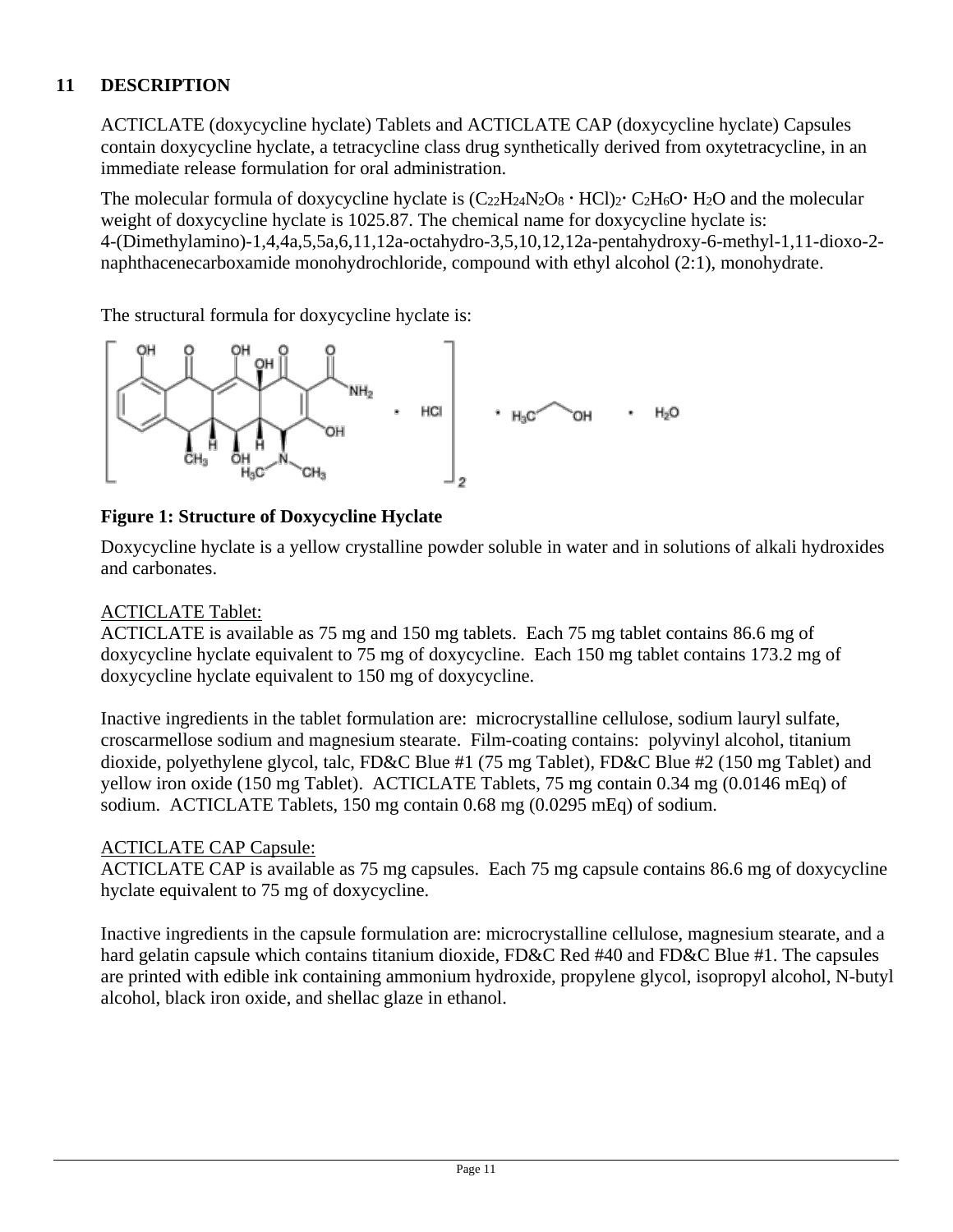### <span id="page-11-0"></span>**12 CLINICAL PHARMACOLOGY**

#### <span id="page-11-1"></span>**12.1 Mechanism of Action**

Doxycycline is a tetracycline-class antimicrobial drug *[see Microbiology [\(12.4\)](#page-11-3)]*.

#### <span id="page-11-2"></span>**12.3 Pharmacokinetics**

#### Absorption

ACTICLATE (doxycycline hyclate) Tablets: Following administration of a single 300 mg dose to adult volunteers, average peak plasma doxycycline levels were 3.0 mcg per mL at 3 hours, decreasing to 1.18 mcg per mL at 24 hours. The mean  $C_{\text{max}}$  and  $AUC_{0-\infty}$  of doxycycline are 24% and 15% lower, respectively, following single dose administration of ACTICLATE, 150 mg tablets with a high fat meal (including milk) compared to fasted conditions. The clinical significance of these decreases is unknown.

ACTICLATE CAP (doxycycline hyclate) Capsules. Following administration of a single 300 mg dose to adult volunteers, average peak plasma doxycycline levels were 2.8 mcg per mL at 3 hours, decreasing to 1.1 mcg per mL at 24 hours. The mean  $C_{\text{max}}$  of doxycycline is approximately 20% lower and the AUC<sub>0-∞</sub> is unchanged following single dose administration of ACTICLATE CAP Capsules with a high fat meal (including milk) compared to fasted conditions. The clinical significance of this decrease in  $C_{\text{max}}$  is unknown.

#### Excretion

Tetracyclines are concentrated in bile by the liver and excreted in the urine and feces at high concentrations and in a biologically active form.

Excretion of doxycycline by the kidney is about 40% per 72 hours in individuals with a creatinine clearance of about 75 mL per minute. This percentage may fall as low as 1% per 72 hours to 5% per 72 hours in individuals with a creatinine clearance below 10 mL per minute. Studies have shown no significant difference in the serum half-life of doxycycline (range 18 to 22 hours) in individuals with normal and severely impaired renal function. Hemodialysis does not alter the serum half-life.

#### Pediatric Patients

Population pharmacokinetic analysis of sparse concentration-time data of doxycycline following standard of care intravenous and oral dosing in 44 children (2-18 years of age) showed that allometrically-scaled clearance of doxycycline in children  $\geq$  to  $\leq$ 8 years of age (median [range] 3.58 [2.27-10.82] L/h/70 kg,  $N=11$ ) did not differ significantly from children >8 to 18 years of age (3.27 [1.11-8.12] L/h/70 kg, N=33). For pediatric patients weighing  $\leq 45$  kg, body weight normalized doxycycline CL in those  $\geq 2$  to  $\leq 8$  years of age (median [range]  $0.071$  [0.041-0.202] L/kg/h, N=10) did not differ significantly from those >8 to 18 years of age (0.081 [0.035-0.126] L/kg/h, N=8). In pediatric patients weighing >45 kg no clinically significant differences in body weight normalized doxycycline CL were observed between those  $\geq 2$  to  $\leq 8$ years (0.050 L/kg/h, N=1) and those >8 years of age (0.044 [0.014-0.121] L/kg/h, N=25). No clinically significant difference in CL differences between oral and IV were observed in the small cohort of pediatric patients who received the oral (N=19) or IV (N=21) formulation alone.

### <span id="page-11-3"></span>**12.4 Microbiology**

#### Mechanism of Action

Doxycycline inhibits bacterial protein synthesis by binding to the 30S ribosomal subunit. Doxycycline has bacteriostatic activity against a broad range of Gram-positive and Gram-negative bacteria.

#### Resistance

Cross resistance with other tetracyclines is common.

#### Antimicrobial Activity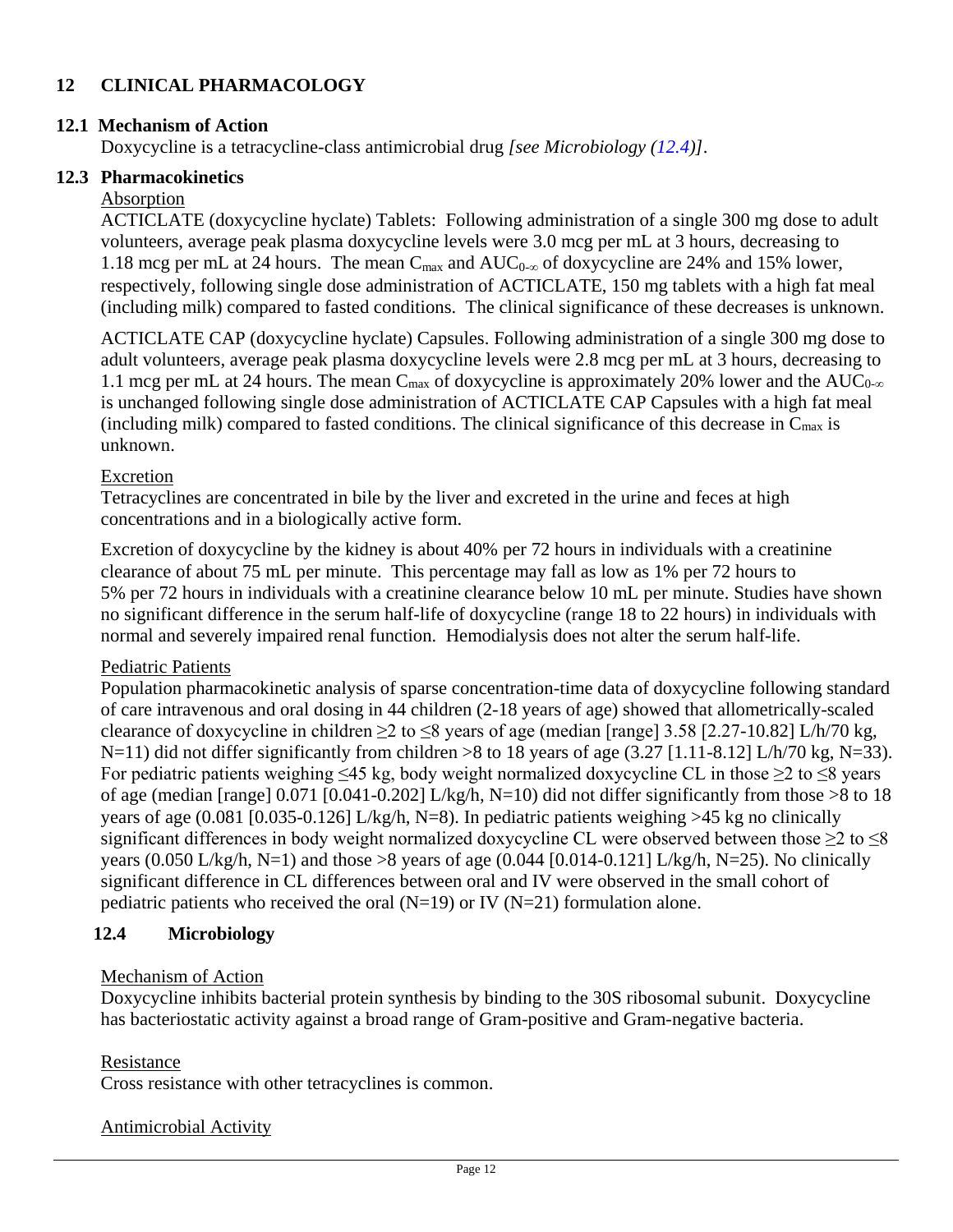Doxycycline has been shown to be active against most isolates of the following microorganisms, both in vitro and in clinical infections *[see Indications and Usage [\(1\)](#page-2-4)].*

#### **Gram-negative bacteria**

*Acinetobacter* species *Bartonella bacilliformis Brucella* species *Campylobacter fetus Enterobacter aerogenes Escherichia coli Francisella tularensis Haemophilus ducreyi Haemophilus influenzae Klebsiella granulomatis Klebsiella* species *Neisseria gonorrhoeae Shigella* species *Vibrio cholerae Yersinia pestis*

#### **Gram-positive bacteria**

*Bacillus anthracis Listeria monocytogenes Streptococcus pneumoniae*

#### **Anaerobic bacteria**

*Clostridium* species *Fusobacterium fusiforme Propionibacterium acnes*

#### **Other bacteria**

*Nocardiae and* other aerobic *Actinomyces* species *Borrelia recurrentis Chlamydophila psittaci Chlamydia trachomatis Mycoplasma pneumoniae Rickettsiae* species *Treponema pallidum Treponema pallidum* subspecies *pertenue Ureaplasma urealyticum*

#### **Parasites**

*Balantidium coli Entamoeba* species *Plasmodium falciparum\**

\*Doxycycline has been found to be active against the asexual erythrocytic forms of *Plasmodium falciparum*, but not against the gametocytes of *P. falciparum*. The precise mechanism of action of the drug is not known.

#### Susceptibility Testing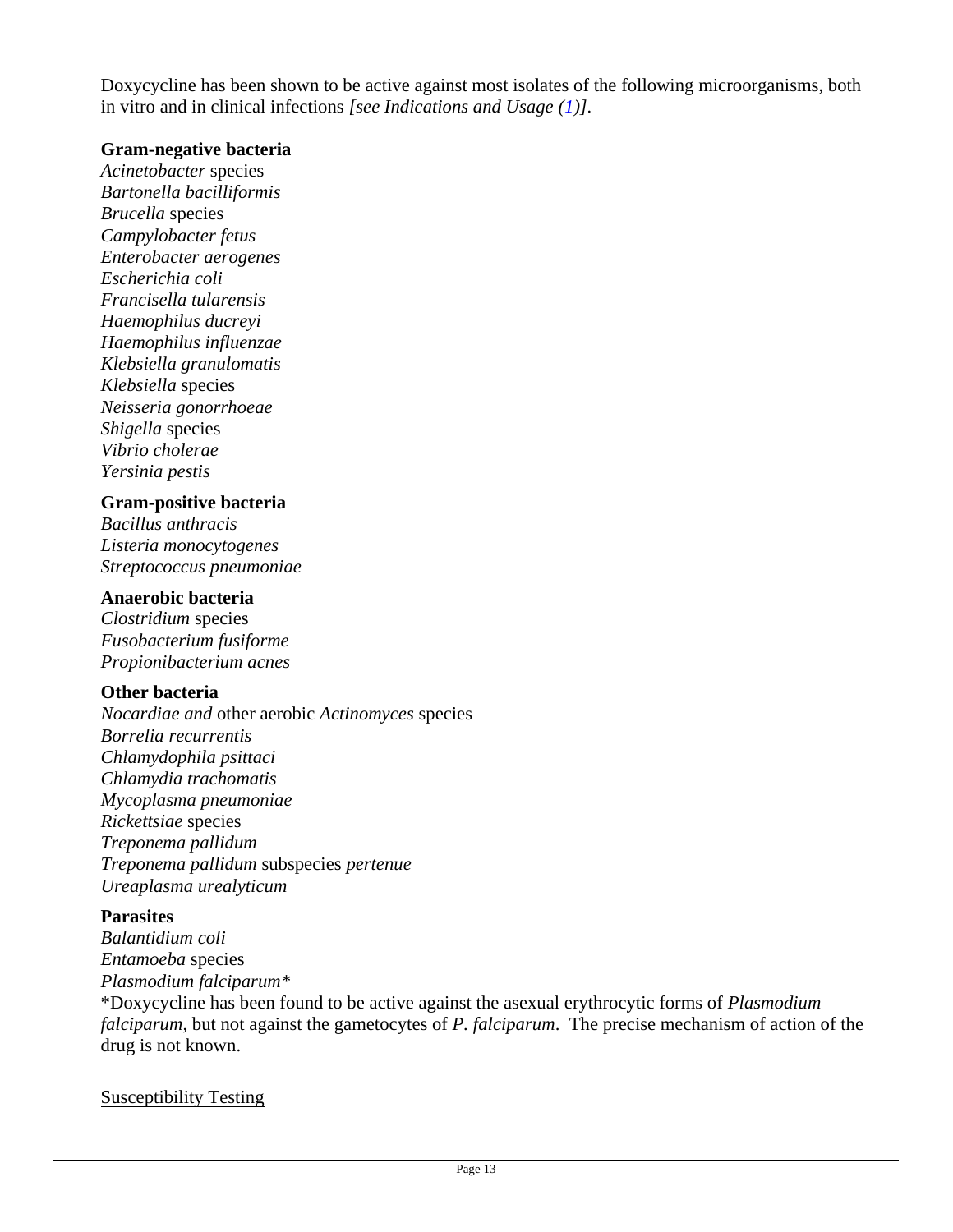For specific information regarding susceptibility test interpretive criteria, and associated test methods and quality control standards recognized by FDA for this drug, please see: http://www.fda.gov/STIC.

# <span id="page-13-1"></span><span id="page-13-0"></span>**13 NONCLINICAL TOXICOLOGY**

## **13.1 Carcinogenesis, Mutagenesis, Impairment of Fertility**

Long-term studies in animals to evaluate carcinogenic potential of ACTICLATE (doxycycline hyclate) and ACTICLATE CAP (doxycycline hyclate) have not been conducted.

However, a 2 year carcinogenicity study with doxycycline administered daily by oral gavage to adult rats (20, 75, 200 mg/kg/day) demonstrated an increase in uterine polyps in female rats at 200 mg/kg/day (10 times the maximum recommended daily adult dose of ACTICLATE and ACTICLATE CAP based on body surface area comparison) with no change in tumor incidence in male rats at the same dose. A 2-year carcinogenicity study with doxycycline administered daily by oral gavage to adult male (maximum dose 150 mg/kg/day) and female (maximum dose 300 mg/kg/day) mice showed no changes in tumor incidence, at approximately 4 and 7 times the maximum recommended daily adult dose of ACTICLATE and ACTICLATE CAP, based on a body surface area comparison, respectively*.*

Mutagenesis and fertility studies have not been conducted with ACTICLATE and ACTICLATE CAP. Mutagenesis studies with doxycycline demonstrated no potential to cause genetic toxicity in an *in vitro*  point mutation study with mammalian cells or in an *in vivo* micronucleus assay in CD-1 mice. However, data from an *in vitro* mammalian chromosomal aberration assay conducted in CHO cells suggest that doxycycline is a weak clastogen. Oral administration of doxycycline to Sprague-Dawley rats showed adverse effects on fertility and reproduction including increased time for mating, reduced sperm motility, velocity and concentration as well as increased pre and post implantation loss. Reduced sperm velocity was seen at the lowest dosage tested, 50 mg/kg/day which is 2.5 times the maximum recommended daily adult dose of ACTICLATE and ACTICLATE CAP. Although doxycycline impairs the fertility of rats when administered at sufficient dosages, the effect of ACTICLATE and ACTICLATE CAP on human fertility is unknown.

## <span id="page-13-2"></span>**13.2 Animal Toxicology and/or Pharmacology**

Hyperpigmentation of the thyroid has been produced by members of the tetracycline-class in the following species: in rats by oxytetracycline, doxycycline, tetracycline PO4, and methacycline; in minipigs by doxycycline, minocycline, tetracycline PO4, and methacycline; in dogs by doxycycline and minocycline; in monkeys by minocycline.

Minocycline, tetracycline PO4, methacycline, doxycycline, tetracycline base, oxytetracycline HCl, and tetracycline HCl, were goitrogenic in rats fed a low iodine diet. This goitrogenic effect was accompanied by high radioactive iodine uptake. Administration of minocycline also produced a large goiter with high radioiodine uptake in rats fed a relatively high iodine diet.

Treatment of various animal species with this class of drugs has also resulted in the induction of thyroid hyperplasia in the following: in rats and dogs (minocycline); in chickens (chlortetracycline); and in rats and mice (oxytetracycline). Adrenal gland hyperplasia has been observed in goats and rats treated with oxytetracycline.

Results of animal studies indicate that tetracyclines cross the placenta and are found in fetal tissues.

# <span id="page-13-3"></span>**15 REFERENCES**

1. Friedman JM, Polifka JE. *Teratogenic Effects of Drugs. A Resource for Clinicians (TERIS)*. Baltimore, MD: The Johns Hopkins University Press: 2000: 149-195.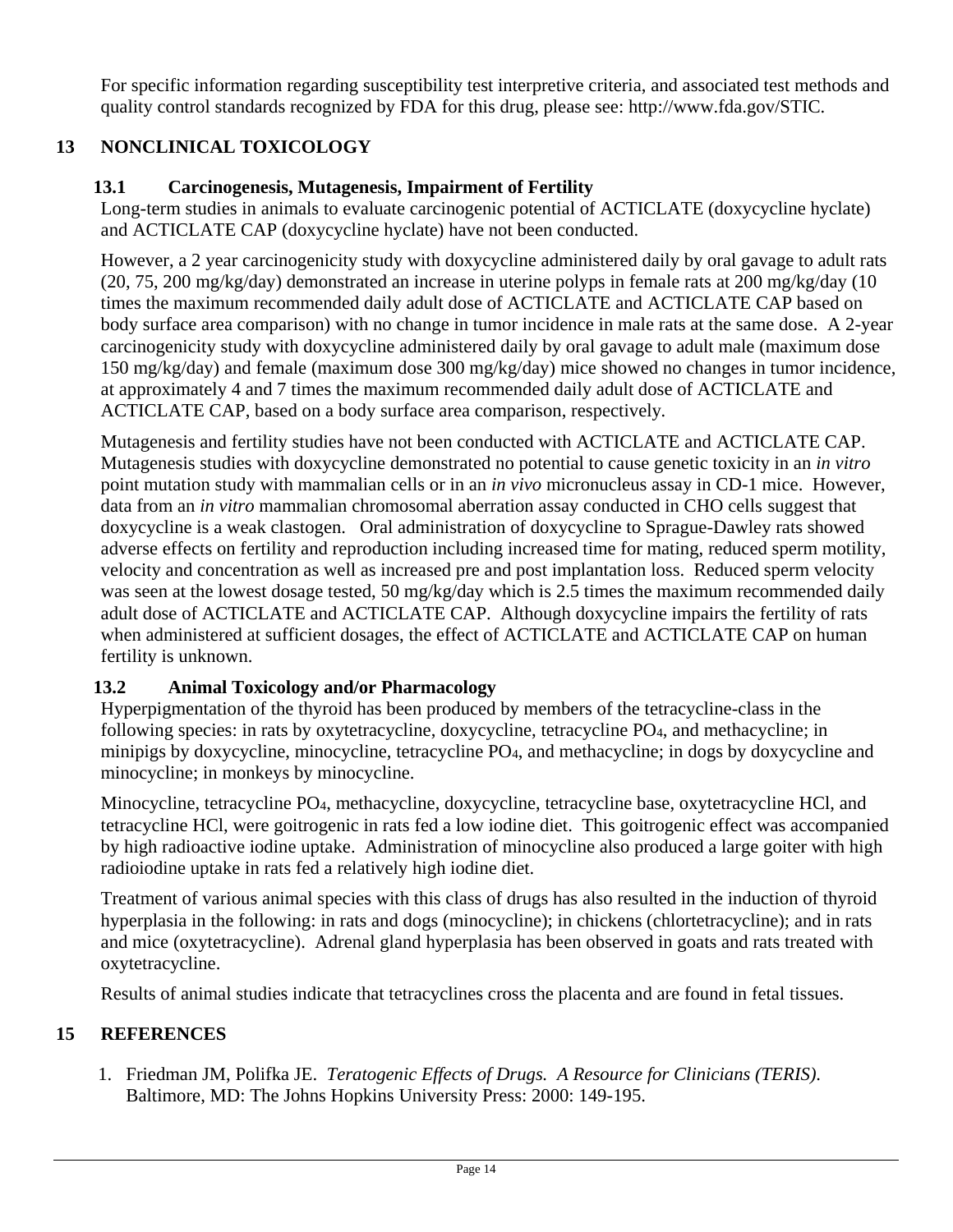- 2. Cziezel AE and Rockenbauer M. Teratogenic study of doxycycline. Obstet Gynecol 1997; 89: 524- 528.
- 3. Horne HW Jr. and Kundsin RB. The role of mycoplasma among 81 consecutive pregnancies: a prospective study. *Int J Fertil* 1980; 25: 315-317.
- 4. Drugs and Lactation Database (LactMed) [Internet]. Bethesda (MD): National Library of Medicine (US); [Last Revision Date 2018 Oct 31; cited 2019 Jun]. Doxycycline; LactMed Record Number: 100; [about 3 screens]. Available from: http://toxnet.nlm.nih.gov/newtoxnet/lactmed.htm

# <span id="page-14-1"></span>**16 HOW SUPPLIED/STORAGE AND HANDLING**

## How Supplied

ACTICLATE (doxycycline hyclate) Tablets, 75 mg are round, convex, light-teal, film-coated, tablets with "75" debossed on one side of the tablet and "AQ101" debossed on the other. Each 75 mg tablet contains 86.6 mg of doxycycline hyclate equivalent to 75 mg of doxycycline. Bottles of 60 tablets: NDC 16110-501-01

ACTICLATE (doxycycline hyclate) Tablets, 150 mg are oval-shaped, convex, mossy-green, film-coated tablets. Each side of the functionally scored tablet has two parallel score lines for splitting into 3 equal portions with "A" debossed on each portion of one side of the tablet, and no debossing on the other. Each 150 mg tablet contains 173.2 mg of doxycycline hyclate equivalent to 150 mg of doxycycline. Bottles of 60 tablets: NDC 16110-502-01

ACTICLATE CAP (doxycycline hyclate) Capsules, 75 mg, have a navy blue opaque body and cap with the inscription "AQUA 101C75" in black. Each 75 mg capsule contains 86.6 mg of doxycycline hyclate equivalent to 75 mg of doxycycline. Bottles of 60 capsules: NDC 16110-601-01

**Storage** 

Store at 20° to 25°C (68° to 77°F) excursions permitted to 15° to 30°C (59° to 86°F) [See USP Controlled Room Temperature]. Protect from light and moisture. Dispense in a tight, light-resistant container as defined in the USP using a child-resistant closure.

# <span id="page-14-0"></span>**17 PATIENT COUNSELING INFORMATION**

Advise the patient to read the FDA-approved patient labeling (Instructions for Use). Important Administration and Safety Information for Patients and Caregivers

Advise patients taking ACTICLATE and ACTICLATE CAP for malaria prophylaxis:

- that no present-day antimalarial agent, including doxycycline, guarantees protection against malaria.
- to avoid being bitten by mosquitoes by using personal protective measures that help avoid contact with mosquitoes, especially from dusk to dawn (for example, staying in well-screened areas, using mosquito nets, covering the body with clothing, and using an effective insect repellent).
- that doxycycline prophylaxis:
	- should begin 1 day to 2 days before travel to the malarious area,
	- should be continued daily while in the malarious area and after leaving the malarious area,
	- should be continued for 4 further weeks to avoid development of malaria after returning from an endemic area,
	- should not exceed 4 months.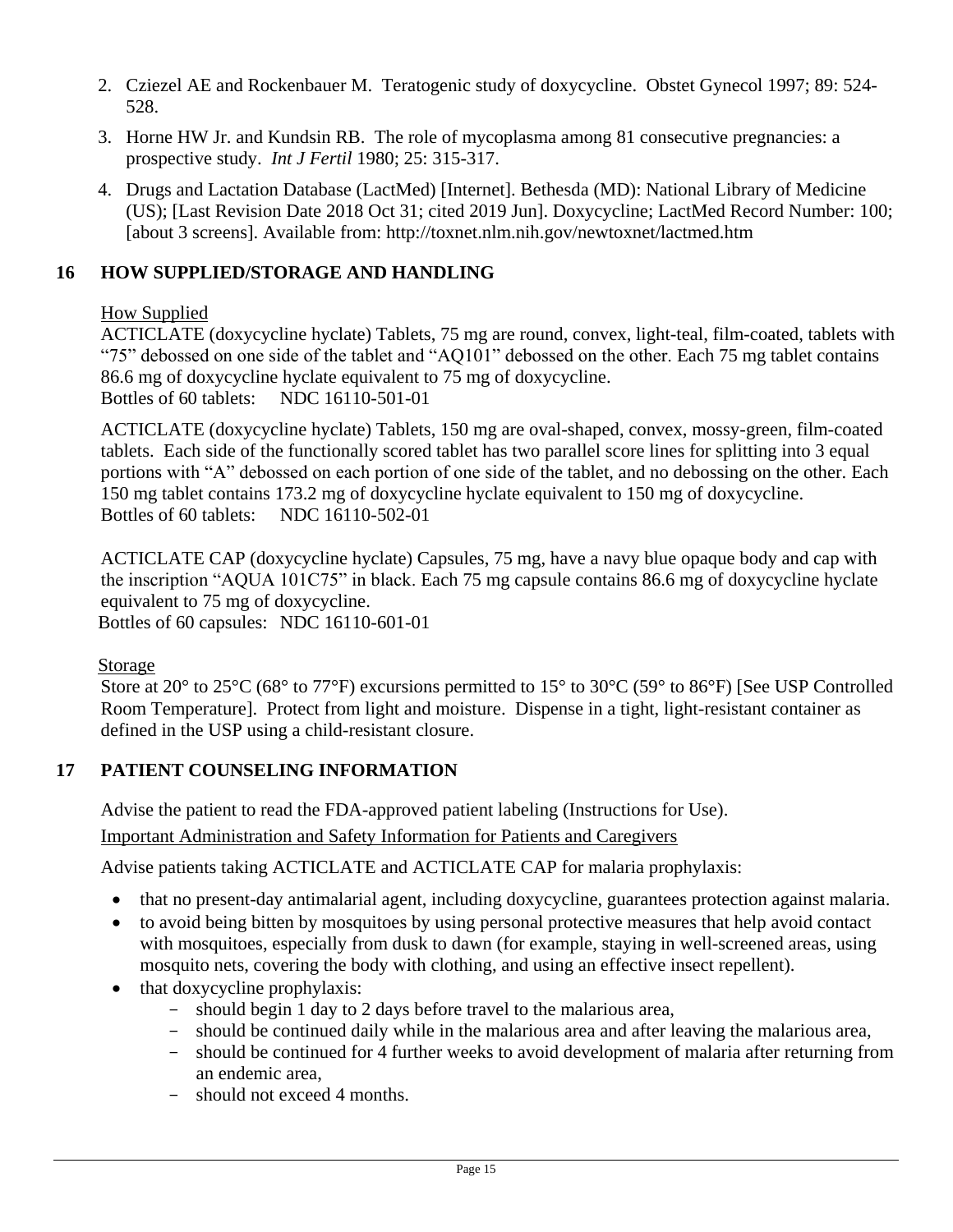Advise all patients taking ACTICLATE and ACTICLATE CAP:

- that ACTICLATE Tablets (150 mg) can be broken into two-thirds or one-third at the scored lines to provide 100 mg or 50 mg strength doses, respectively.
- that they must swallow ACTICLATE CAP whole. They must not break, open, crush, dissolve or chew the capsule [*see Dosage and Administration (2.2)*].
- to avoid excessive sunlight or artificial ultraviolet light while receiving doxycycline and to discontinue therapy if phototoxicity (for example, skin eruptions, etc.) occurs. Sunscreen or sunblock should be considered *[see Warnings and Precautions [\(5.4\)](#page-6-2)].*
- to drink fluids liberally along with ACTICLATE and ACTICLATE CAP to reduce the risk of esophageal irritation and ulceration *[see Adverse Reactions (6)]*.
- that the absorption of tetracyclines is reduced when taken with foods, especially those that contain calcium *[see Drug Interactions [\(7.3\)](#page-8-3)].* However, the absorption of doxycycline is not markedly influenced by simultaneous ingestion of food or milk *[see Clinical Pharmacology [\(12.3\)](#page-11-2)]*.
- that if gastric irritation occurs, ACTICLATE and ACTICLATE CAP may be given with food or milk *[see Clinical Pharmacology [\(12.3\)](#page-11-2)].*
- that the absorption of tetracyclines is reduced when taken with antacids containing aluminum, calcium or magnesium, bismuth subsalicylate, and iron-containing preparations *[see Drug Interactions [\(7.3\)](#page-8-3)].*
- that the use of doxycycline might increase the incidence of vaginal candidiasis.

### Tooth Discoloration and Inhibition of Bone Growth

Advise patients that ACTICLATE and ACTICLATE CAP, like other tetracycline-class drugs, may cause permanent tooth discoloration of deciduous teeth and reversible inhibition of bone growth when administered during pregnancy. Tell your healthcare provider right away if you become pregnant during treatment *[see Warnings and Precautions [\(5.1,](#page-5-2)[5.2\)](#page-6-0) and Use in Specific Populations [\(8.1,](#page-8-0) [8.4\)](#page-9-0)]*.

#### Lactation

Advise women not to breastfeed during treatment with ACTICLATE or ACTICLATE CAP and for 5 days after the last dose *[see Use in Specific Populations [\(8.2\)](#page-9-1)]*.

## Diarrhea

Advise patients that diarrhea is a common problem caused by antibacterial drugs which usually ends when the antibacterial is discontinued. Sometimes after starting treatment with antibacterial drugs, patients can develop watery and bloody stools (with or without stomach cramps and fever) even as late as two or more months after having taken the last dose of antibacterial. If this occurs, patients should contact their physician as soon as possible.

#### Development of Resistance

Counsel patients that antibacterial drugs including ACTICLATE and ACTICLATE CAP should only be used to treat bacterial infections. They do not treat viral infections (for example, the common cold). When ACTICLATE and ACTICLATE CAP are prescribed to treat a bacterial infection, patients should be told that although it is common to feel better early in the course of therapy, the medication should be taken exactly as directed. Skipping doses or not completing the full course of therapy may (1) decrease the effectiveness of the immediate treatment and (2) increase the likelihood that bacteria will develop resistance and will not be treatable by ACTICLATE and ACTICLATE CAP or other antibacterial drugs in the future.

Manufactured for Almirall, LLC, Exton, PA 19341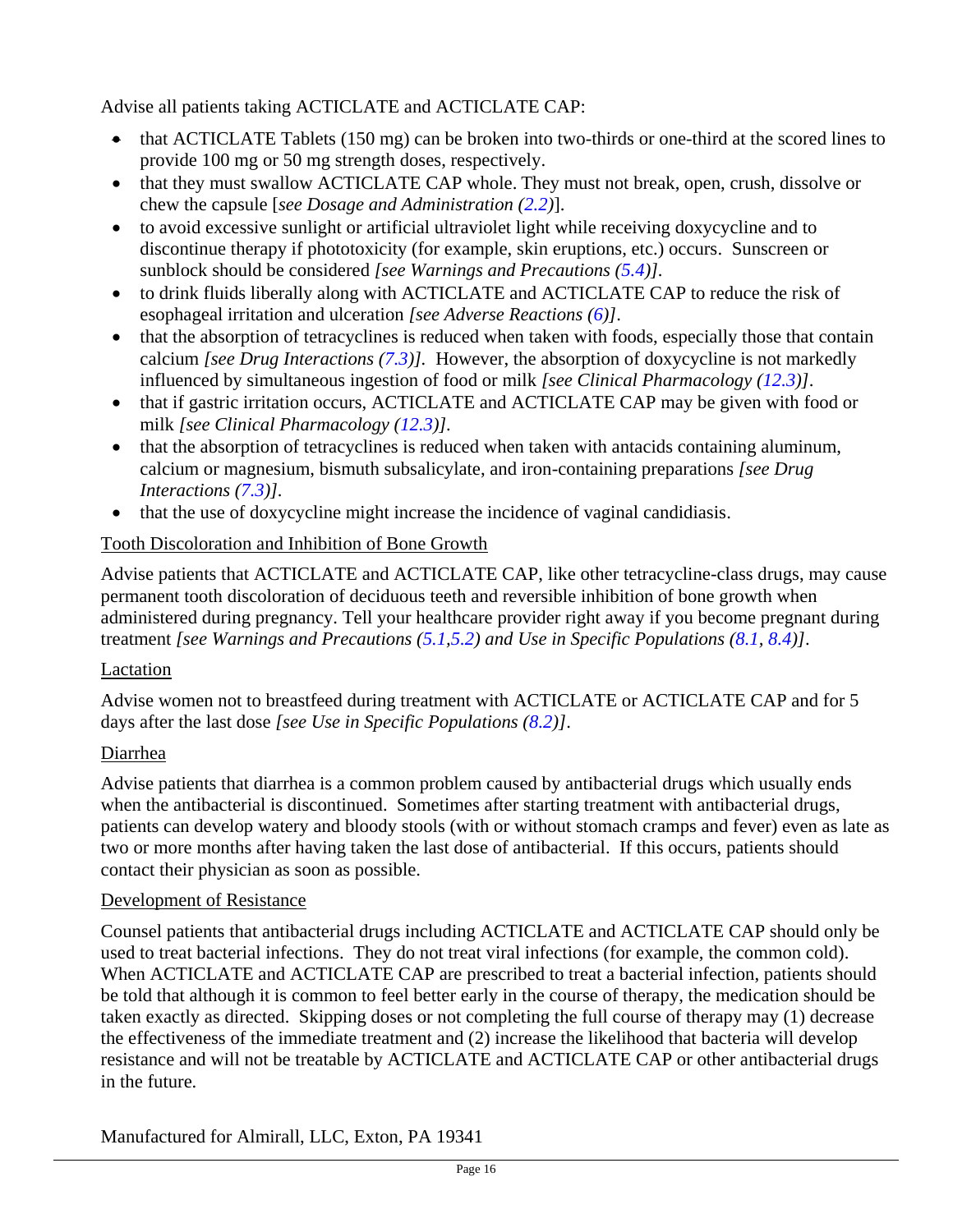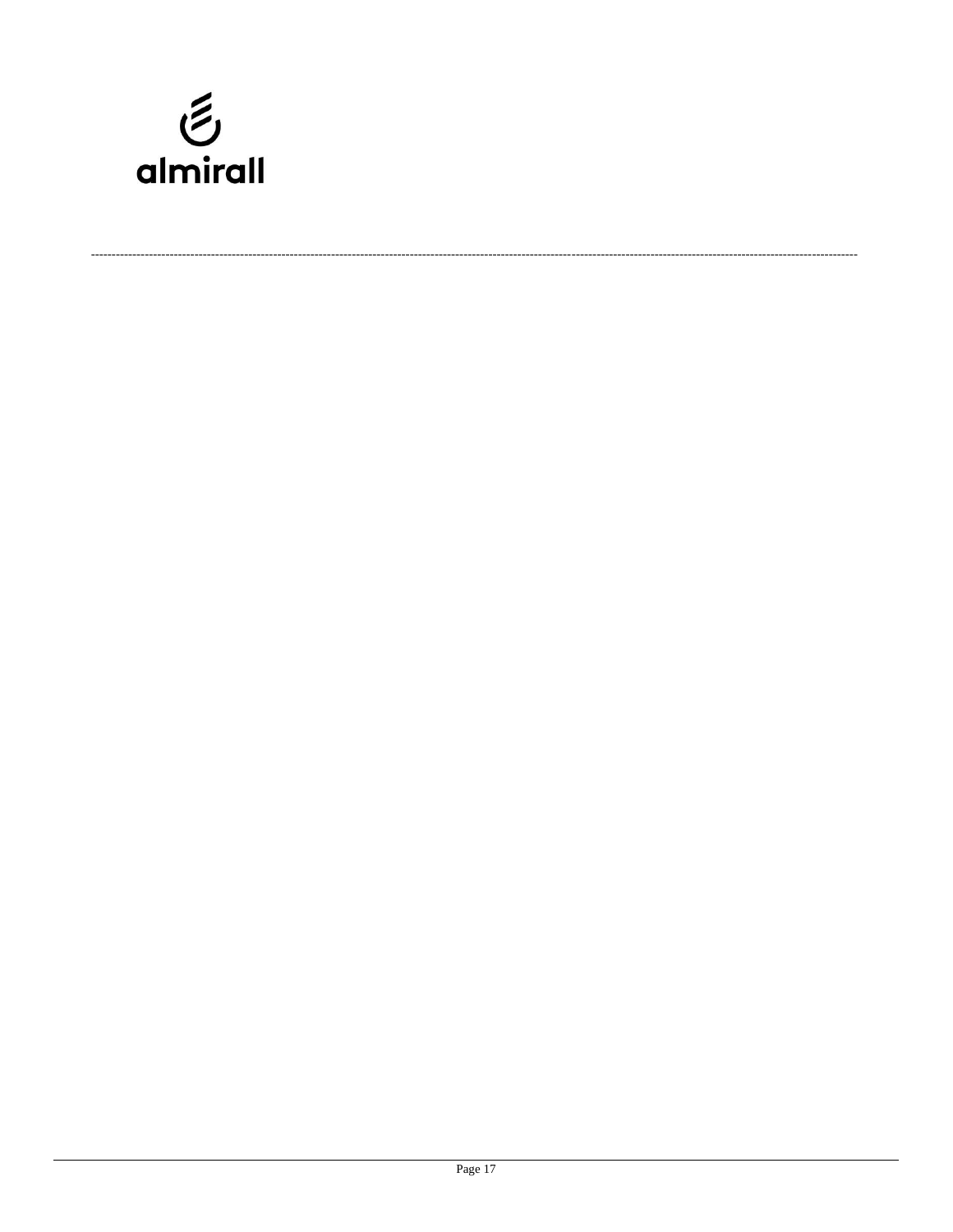#### **Instructions for Use ACTICLATE® ('aktəˌklāt) (doxycycline hyclate) tablets for oral use**

Read this Instructions for Use before you start using ACTICLATE and each time you get a refill. There may be new information. This information does not take the place of talking to your healthcare provider about your medical condition or treatment.

Note:

- Your healthcare provider may need to change your dose of ACTICLATE during treatment as needed.
- ACTICLATE tablets can be taken whole or broken at scored lines.
- ACTICLATE tablets are marked with scored lines and may be broken at these scored lines to provide the following doses:

#### **150 mg treatment (take the entire whole tablet)**



(scored lines)

#### **100 mg treatment (take two-thirds of the tablet)**



#### **50 mg treatment (take one-third of the tablet)**





two-thirds tablet top view two-thirds tablet side view two-thirds tablet side view



full tablet top view full tablet side view full tablet side view (with thumb and index finger)



(with thumb and index finger)



one-third tablet top view one-third tablet side view one-third tablet side view (with thumb and index finger)